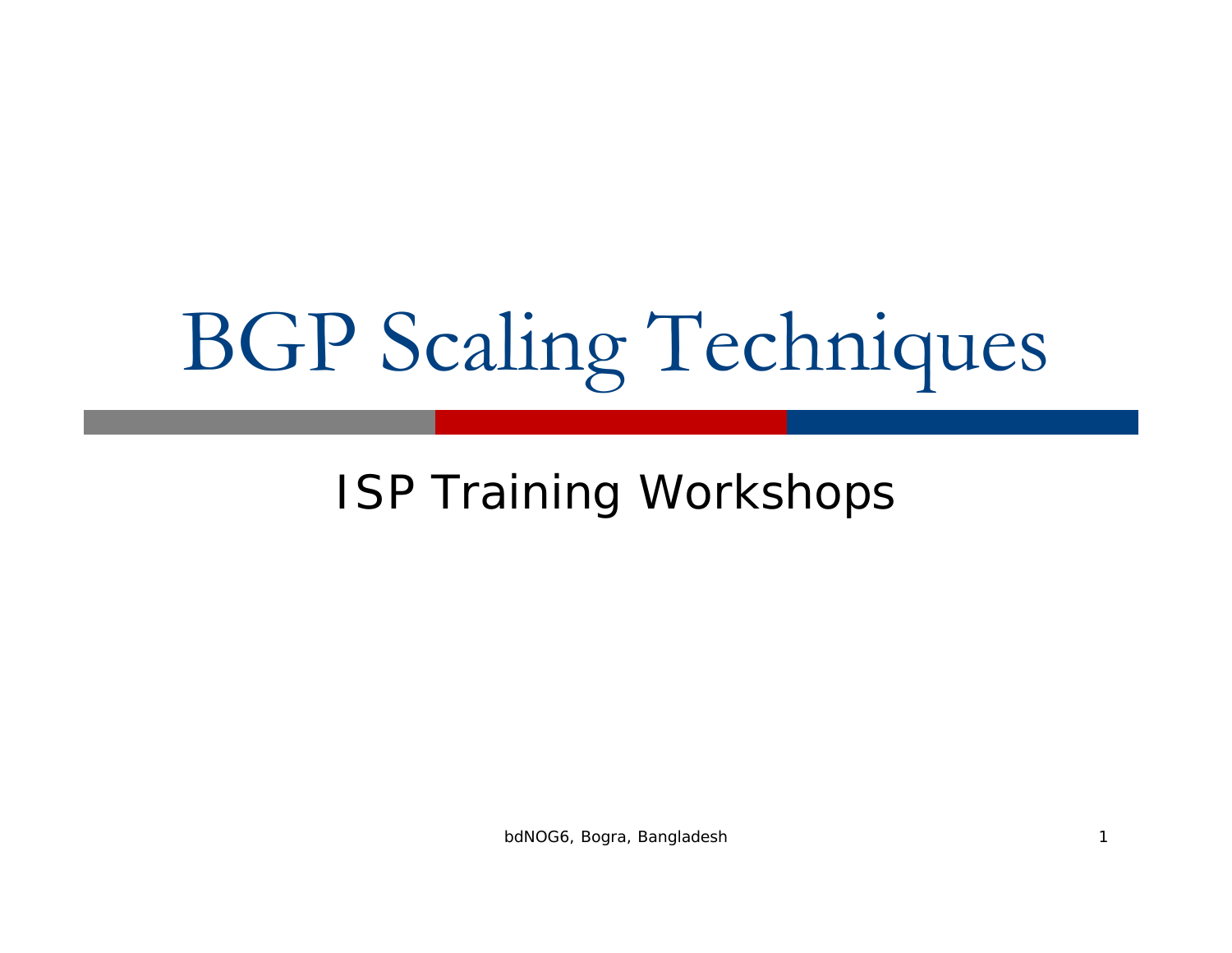- Original BGP specification and implementation was fine for the Internet of the early 1990s
	- But didn't scale
- **□ Issues as the Internet grew included:** 
	- Scaling the iBGP mesh beyond a few peers?
	- F. Implement new policy without causing flaps and route churning?
	- Keep the network stable, scalable, as well as simple?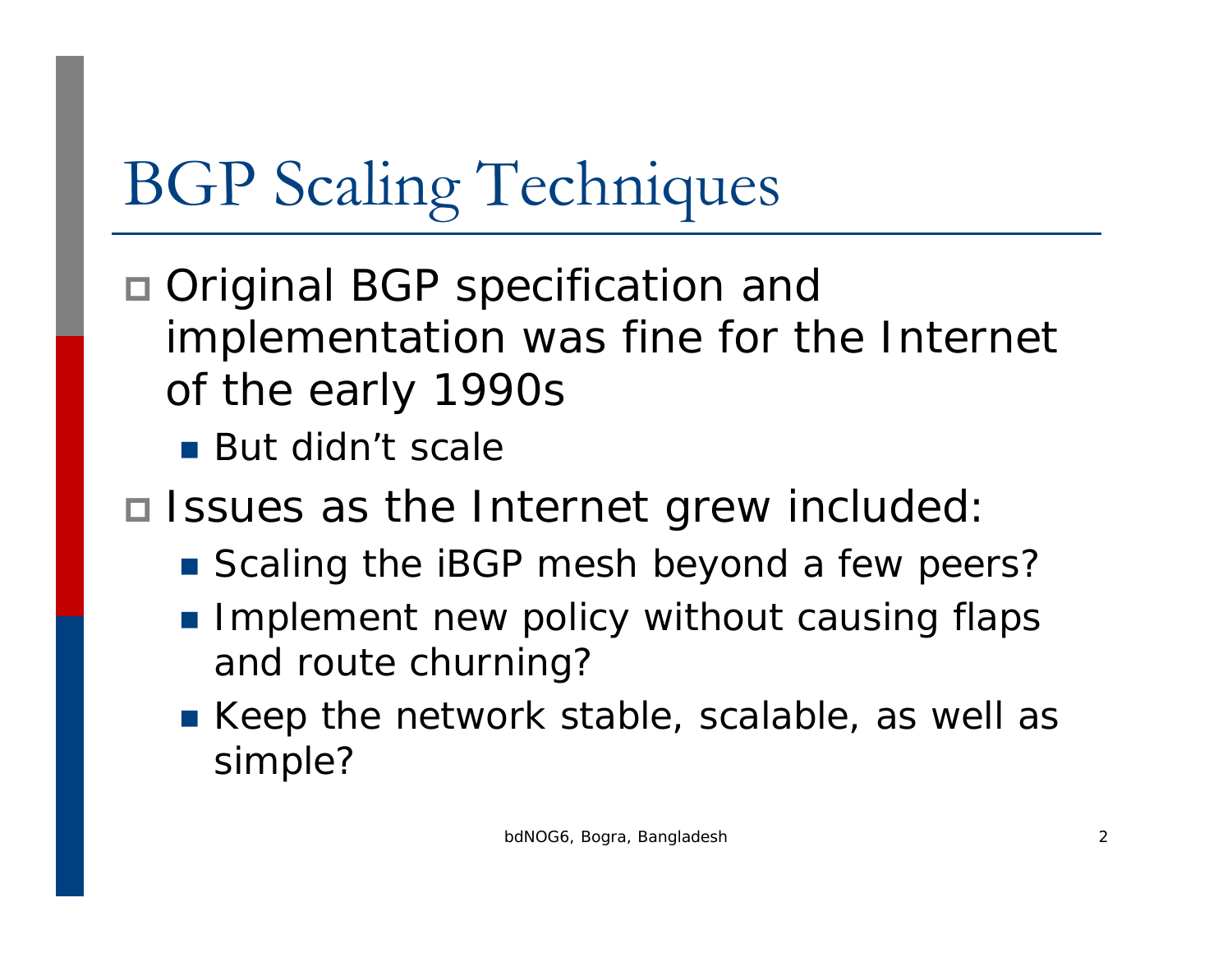Current Best Practice Scaling Techniques

- Route Refresh
- **Peer-groups**
- **Route Reflectors (and Confederations)**
- Deprecated Scaling Techniques
	- Soft Reconfiguration
	- **Route Flap Damping**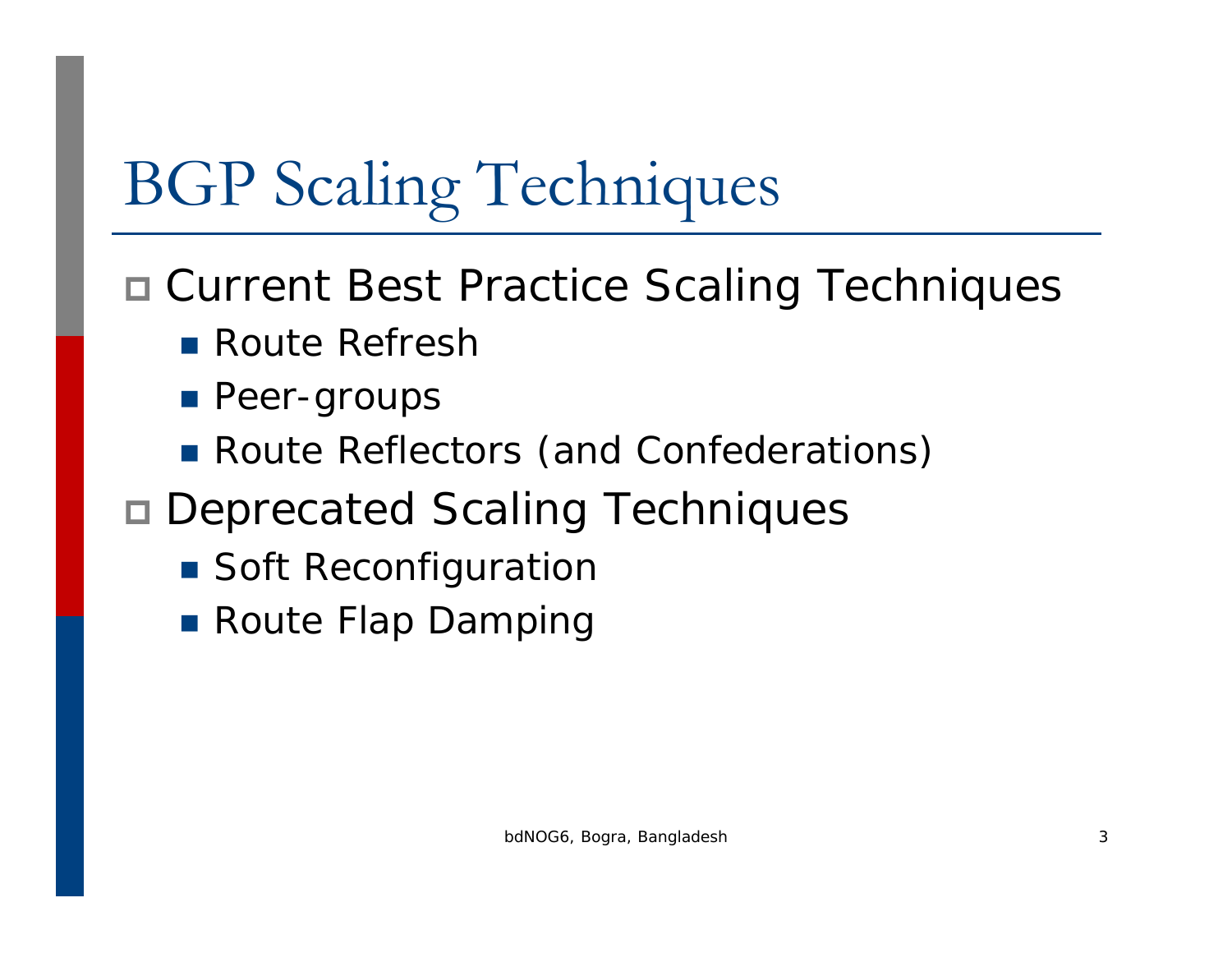# Dynamic Reconfiguration

#### Non-destructive policy changes

bdNOG6, Bogra, Bangladesh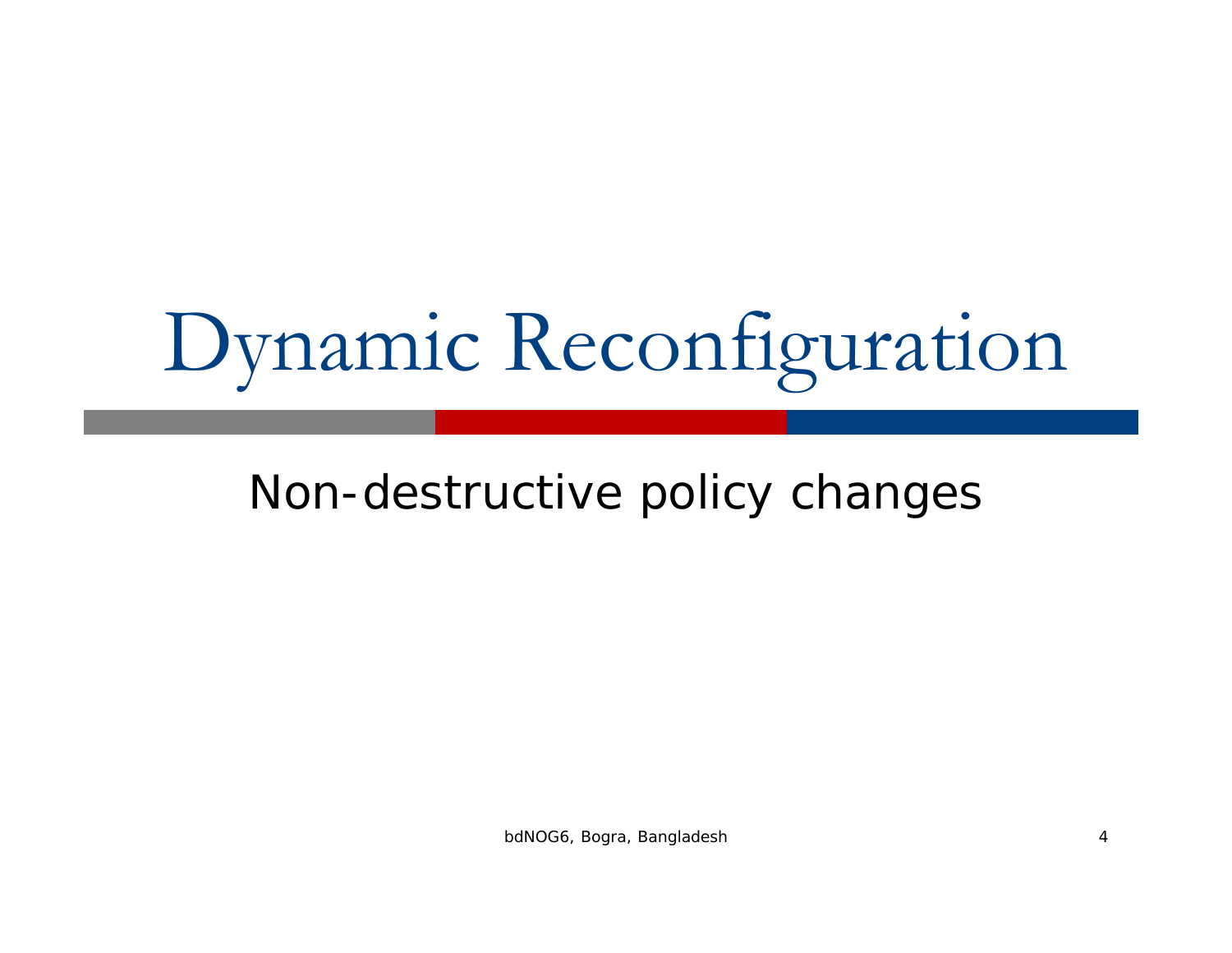### Route Refresh

#### Policy Changes:

- Hard BGP peer reset required after every policy change because the router does not store prefixes that are rejected by policy
- Hard BGP peer reset:
	- **Tears down BGP peering**
	- Consumes CPU
	- Severely disrupts connectivity for all networks

#### □ Solution:

**Route Refresh**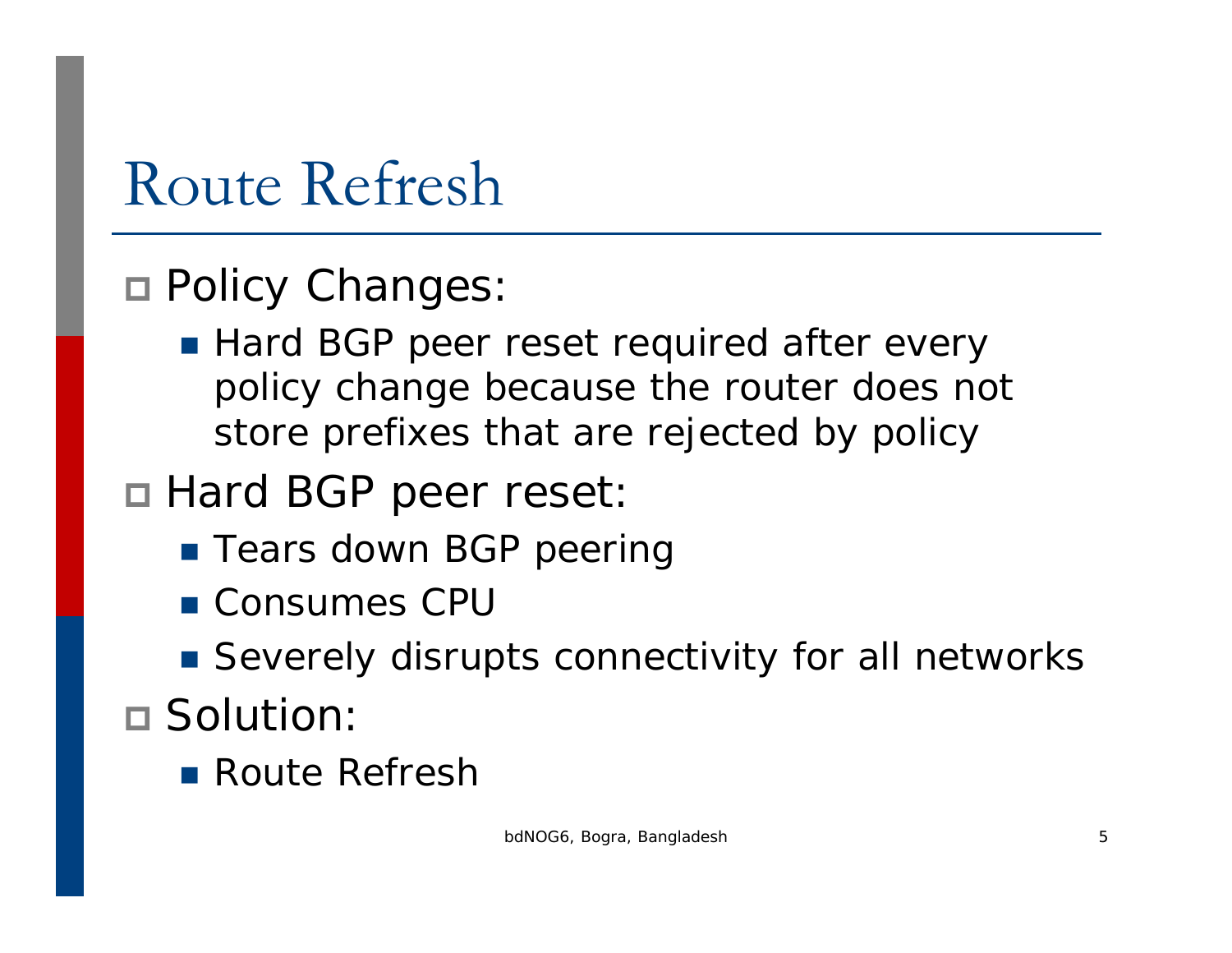### Route Refresh Capability

- Facilitates non-disruptive policy changes
- No configuration is needed
	- Automatically negotiated at peer establishment
- No additional memory is used
- Requires peering routers to support "route refresh capability" – RFC2918
- Tell peer to resend full BGP announcement **clear ip bgp x.x.x.x [soft] in**

bdNOG6, Bogra, Bangladesh

 Resend full BGP announcement to peer **clear ip bgp x.x.x.x [soft] out**

6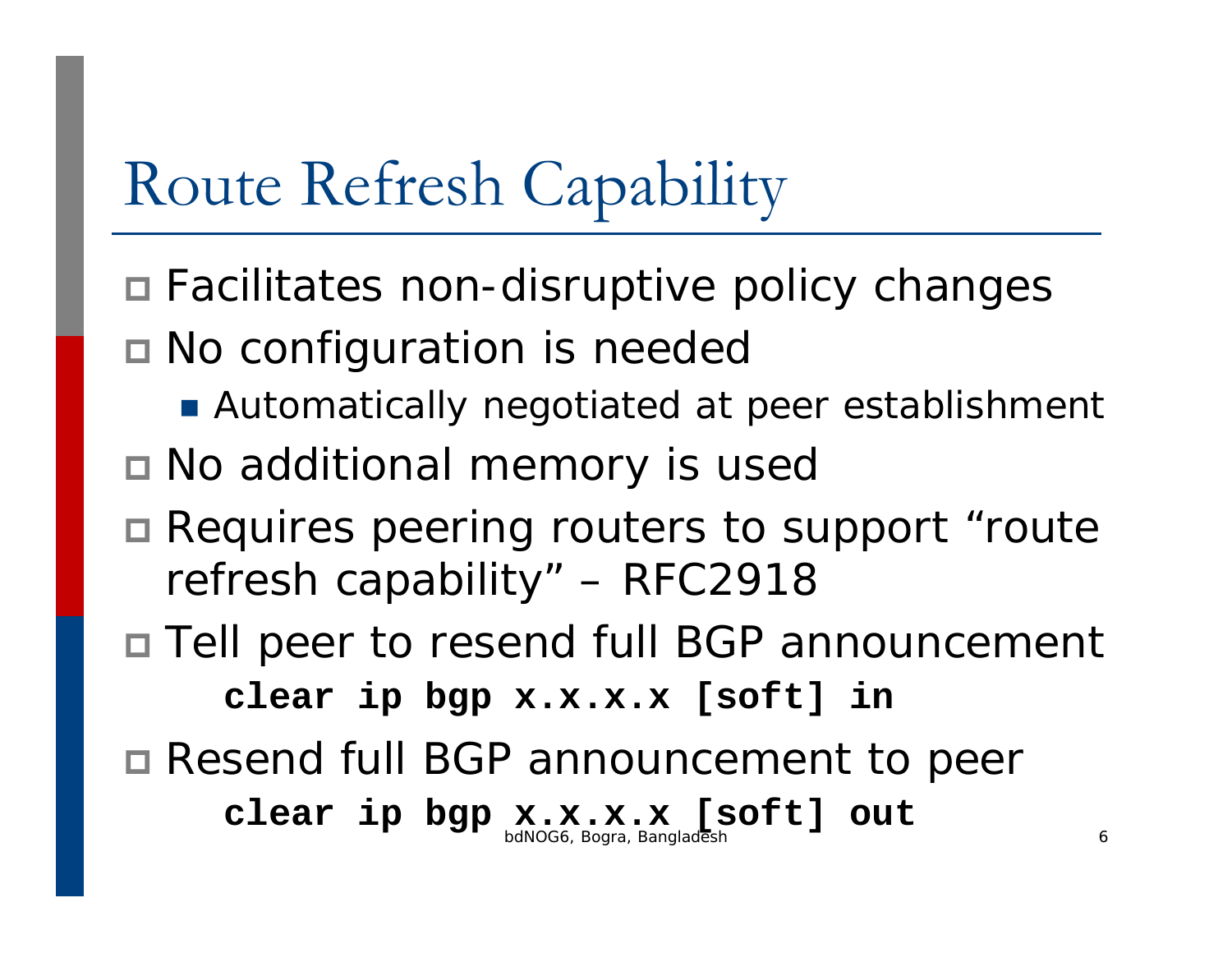# Dynamic Reconfiguration

Use Route Refresh capability

- Supported on virtually all routers
- find out from "show ip bgp neighbor"
- Non-disruptive, "Good For the Internet "
- Only hard-reset a BGP peering as a last resort

#### **Consider the impact to be equivalent to a router reboot**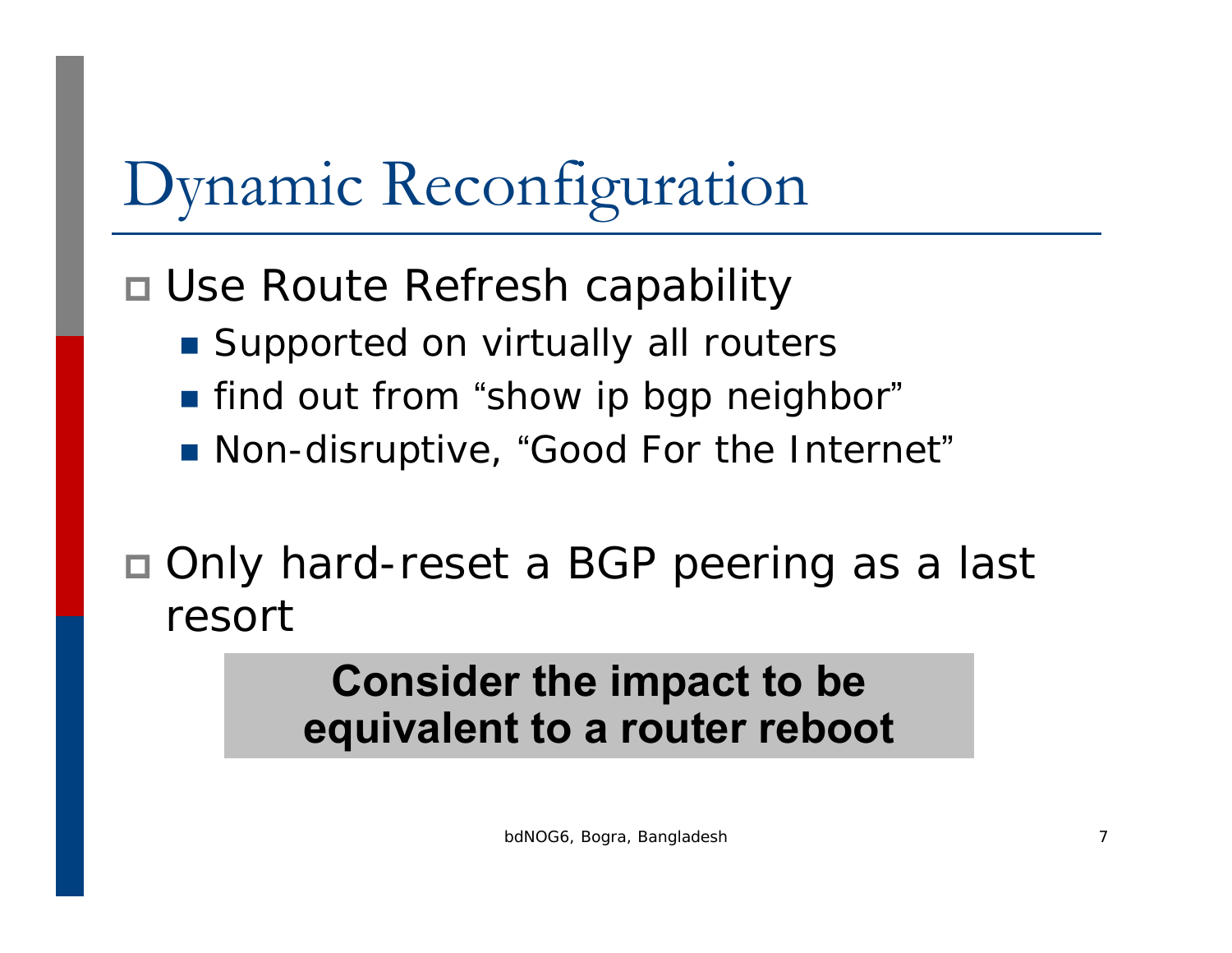# Cisco's Soft Reconfiguration

#### Now deprecated — but:

- Router normally stores prefixes which have been received from peer after policy application
	- **Enabling soft-reconfiguration means router also stores** prefixes/attributes received prior to any policy application
	- **Uses more memory to keep prefixes whose attributes** have been changed or have not been accepted
- Only useful now when operator requires to know which prefixes have been sent to a router prior to the application of any inbound policy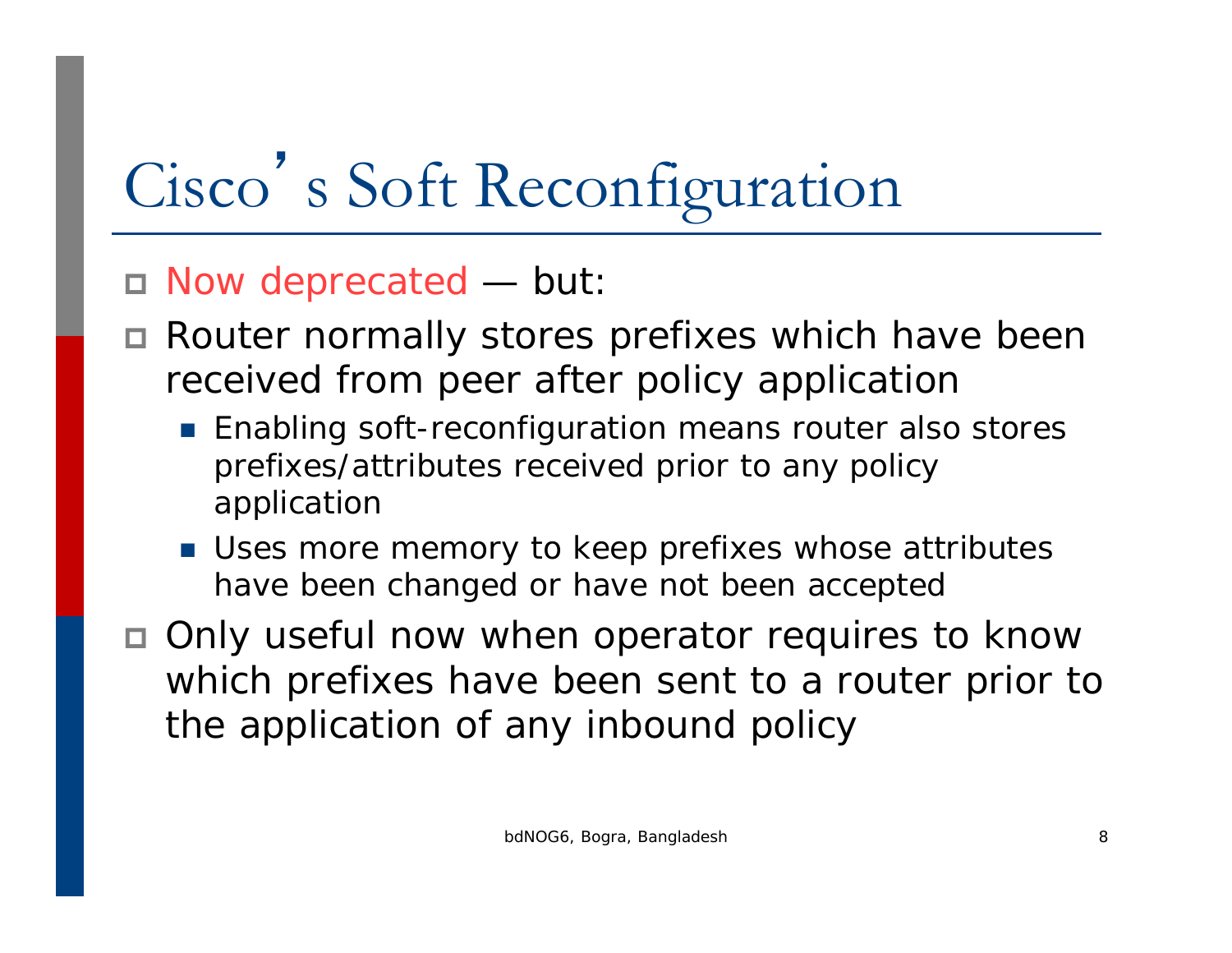# Cisco's Soft Reconfiguration

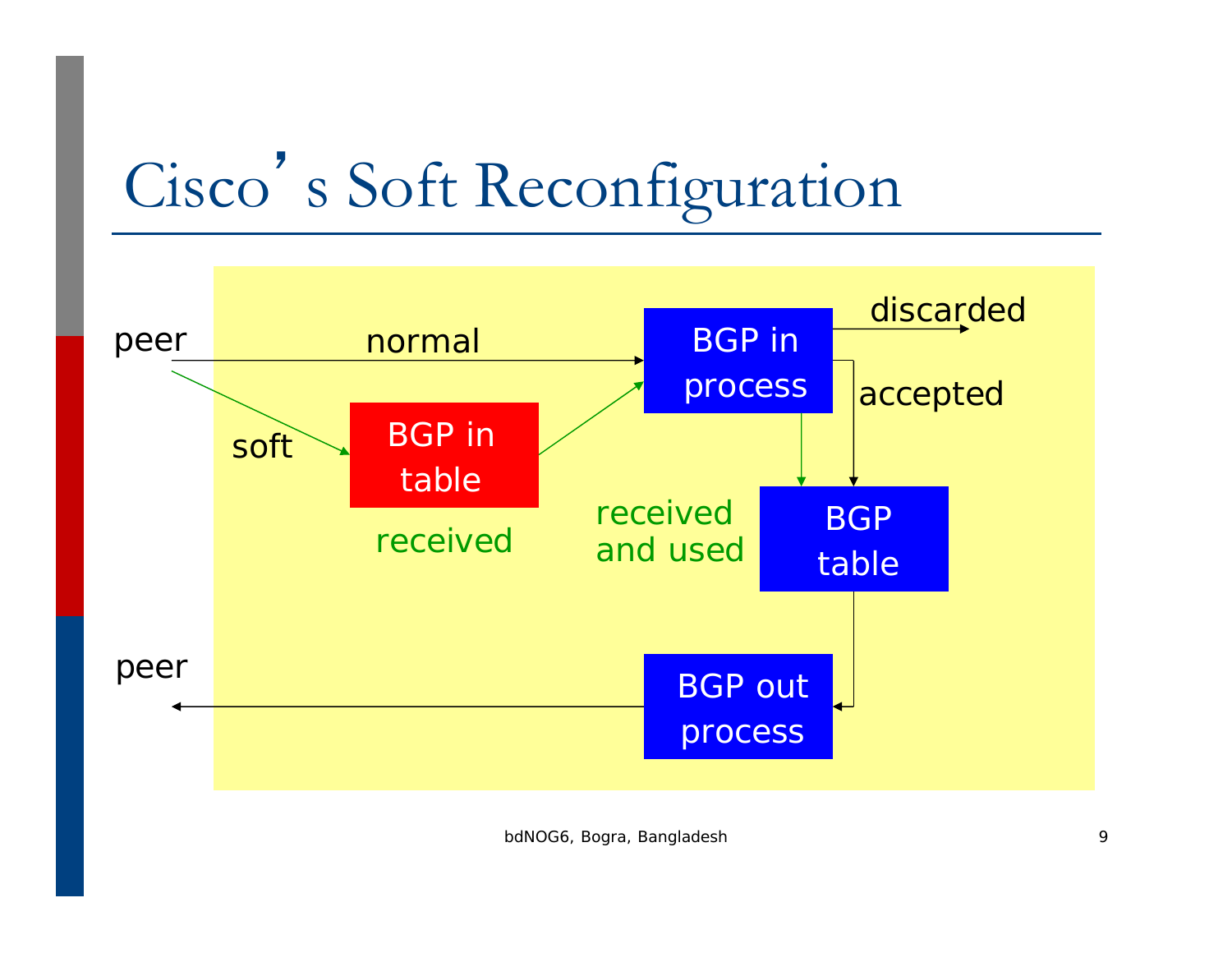# Configuring Soft Reconfiguration

```
router bgp 100
   neighbor 1.1.1.1 remote-as 101
   neighbor 1.1.1.1 route-map infilter in
   neighbor 1.1.1.1 soft-reconfiguration inbound
   ! Outbound does not need to be configured !
□ Then when we change the policy, we issue an
  exec commandclear ip bgp 1.1.1.1 soft [in | out]
 Note:
   ■ When "soft reconfiguration" is enabled, there is no
```
access to the route refresh capability **clear ip bgp 1.1.1.1 [in | out]** will also do a soft refresh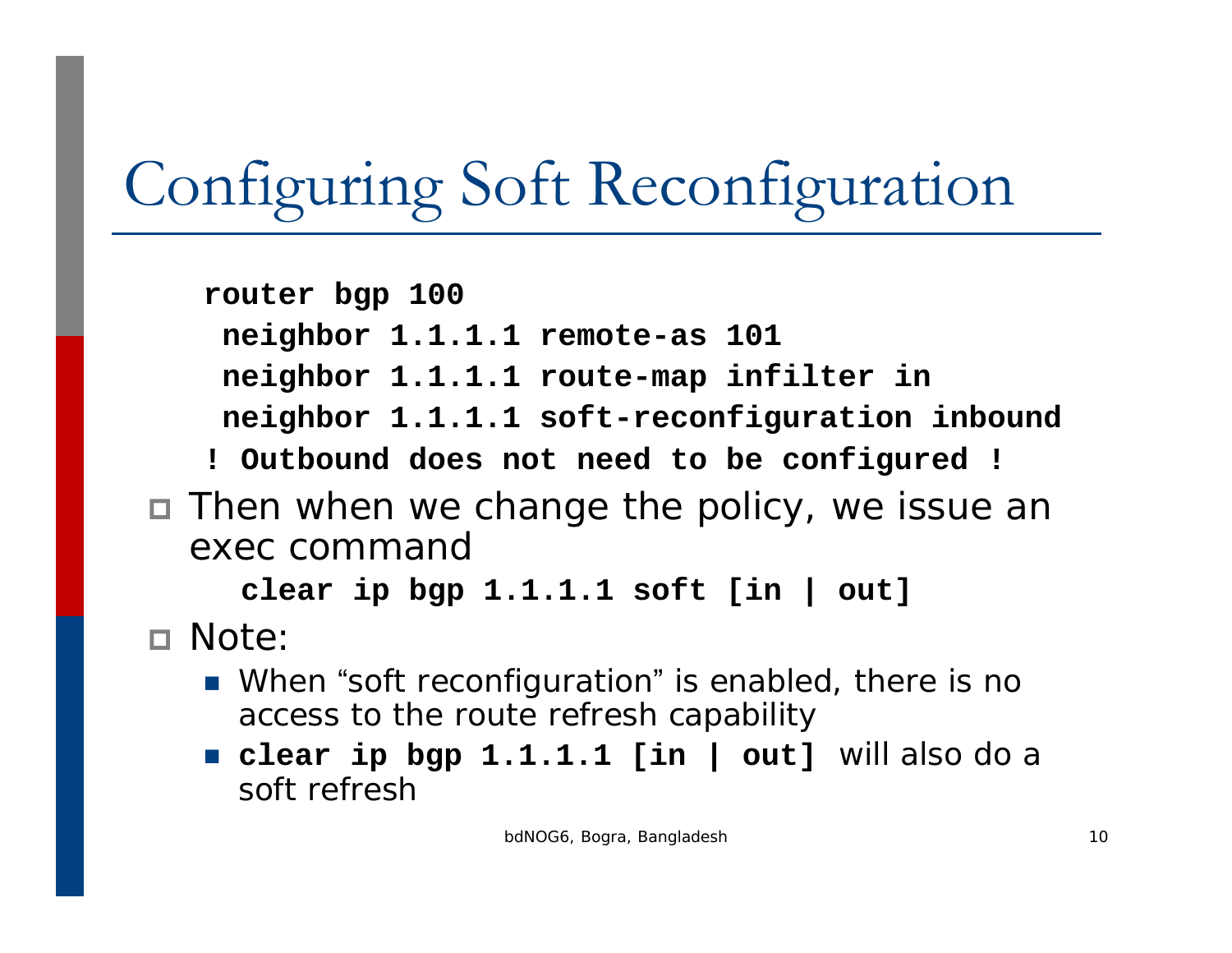# Peer Groups

bdNOG6, Bogra, Bangladesh 11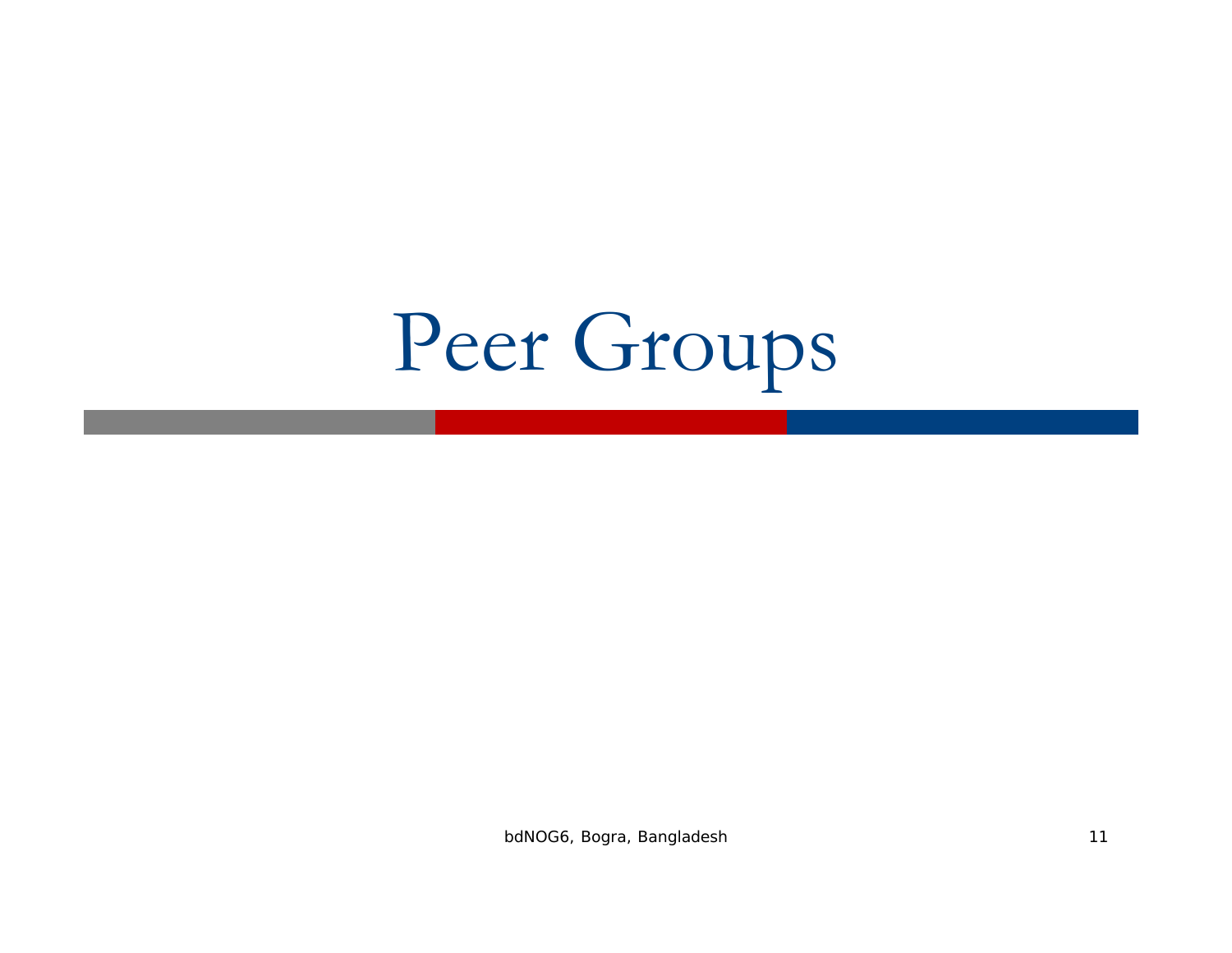## Peer Groups

#### Problem – how to scale iBGP

- **Large iBGP mesh slow to build**
- **BGP** neighbours receive the same update
- Router CPU wasted on repeat calculations
- Solution peer-groups
	- **Group peers with the same outbound policy**
	- **Updates are generated once per group**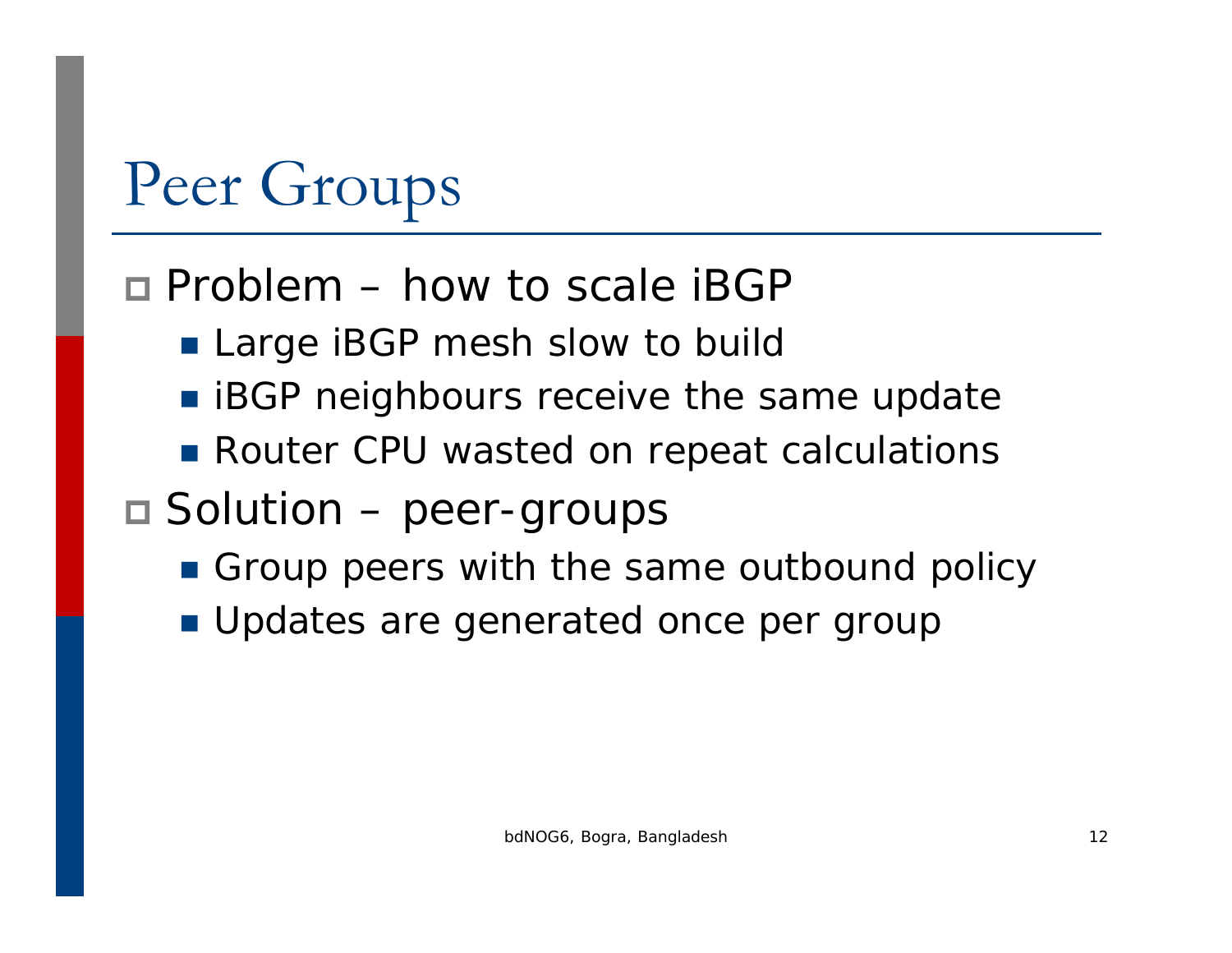# Peer Groups – Advantages

- Makes configuration easier
- Makes configuration less prone to error
- Makes configuration more readable
- Lower router CPU load
- iBGP mesh builds more quickly
- Members can have different inbound policy
- □ Can be used for eBGP neighbours too!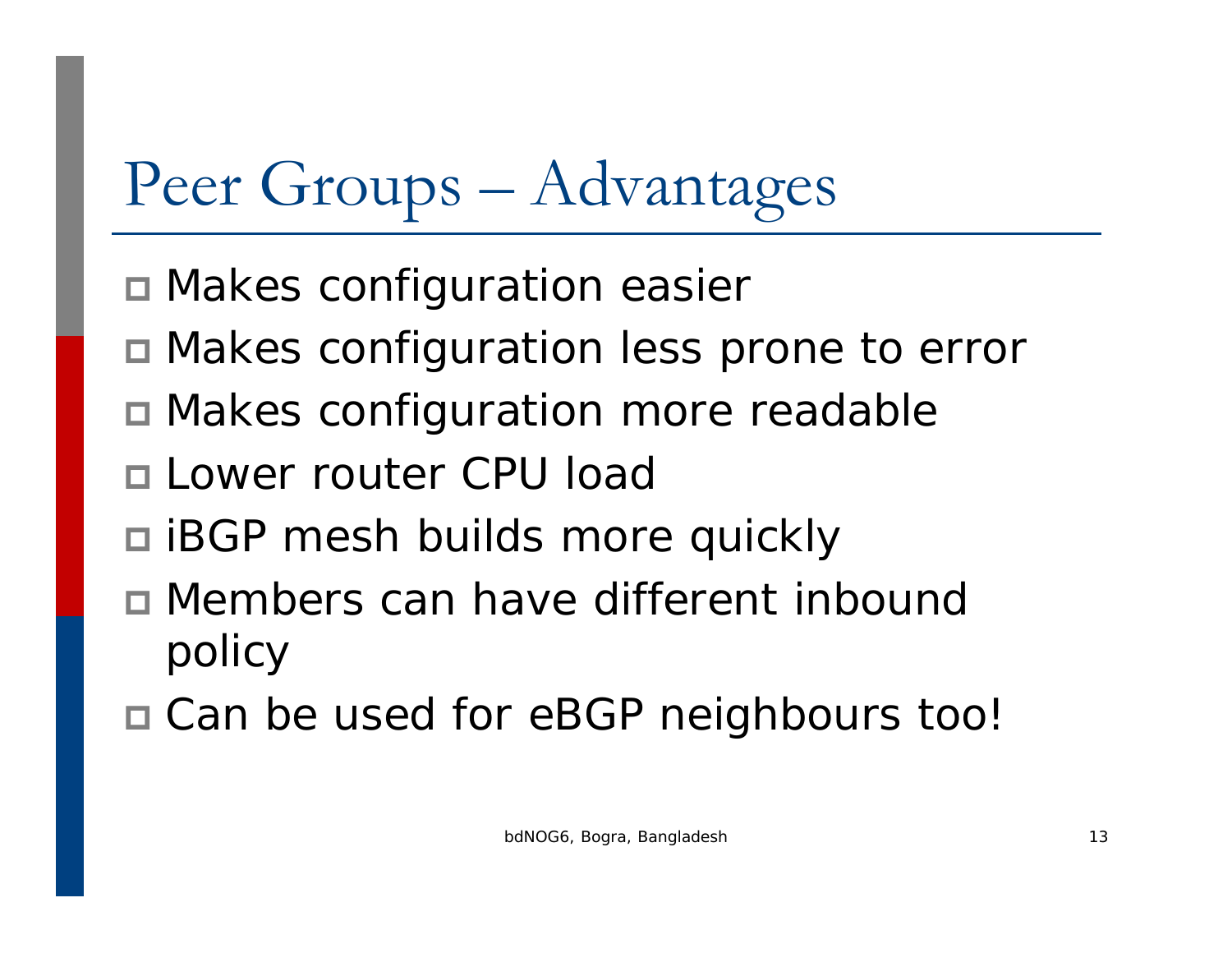### Configuring a Peer Group

**router bgp 100 neighbor ibgp-peer peer-group neighbor ibgp-peer remote-as 100 neighbor ibgp-peer update-source loopback 0 neighbor ibgp-peer send-community neighbor ibgp-peer route-map outfilter out neighbor 1.1.1.1 peer-group ibgp-peer neighbor 2.2.2.2 peer-group ibgp-peer neighbor 2.2.2.2 route-map infilter in neighbor 3.3.3.3 peer-group ibgp-peer**

! note how 2.2.2.2 has different inbound filter from peer-group !

bdNOG6, Bogra, Bangladesh 14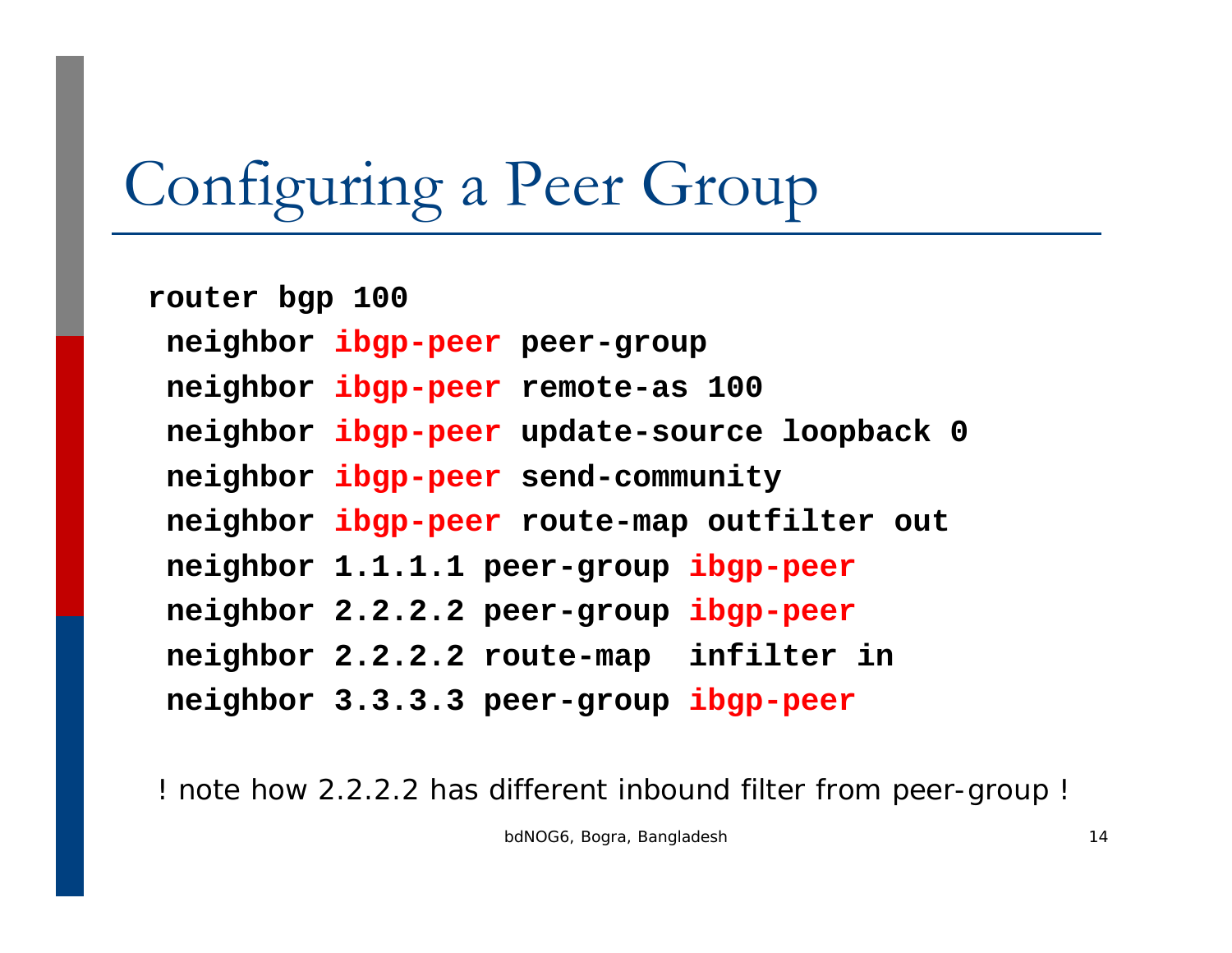### Configuring a Peer Group

**router bgp 100 neighbor external-peer peer-group neighbor external-peer send-community neighbor external-peer route-map set-metric out neighbor 160.89.1.2 remote-as 200 neighbor 160.89.1.2 peer-group external-peer neighbor 160.89.1.4 remote-as 300 neighbor 160.89.1.4 peer-group external-peer neighbor 160.89.1.6 remote-as 400 neighbor 160.89.1.6 peer-group external-peer neighbor 160.89.1.6 filter-list infilter in**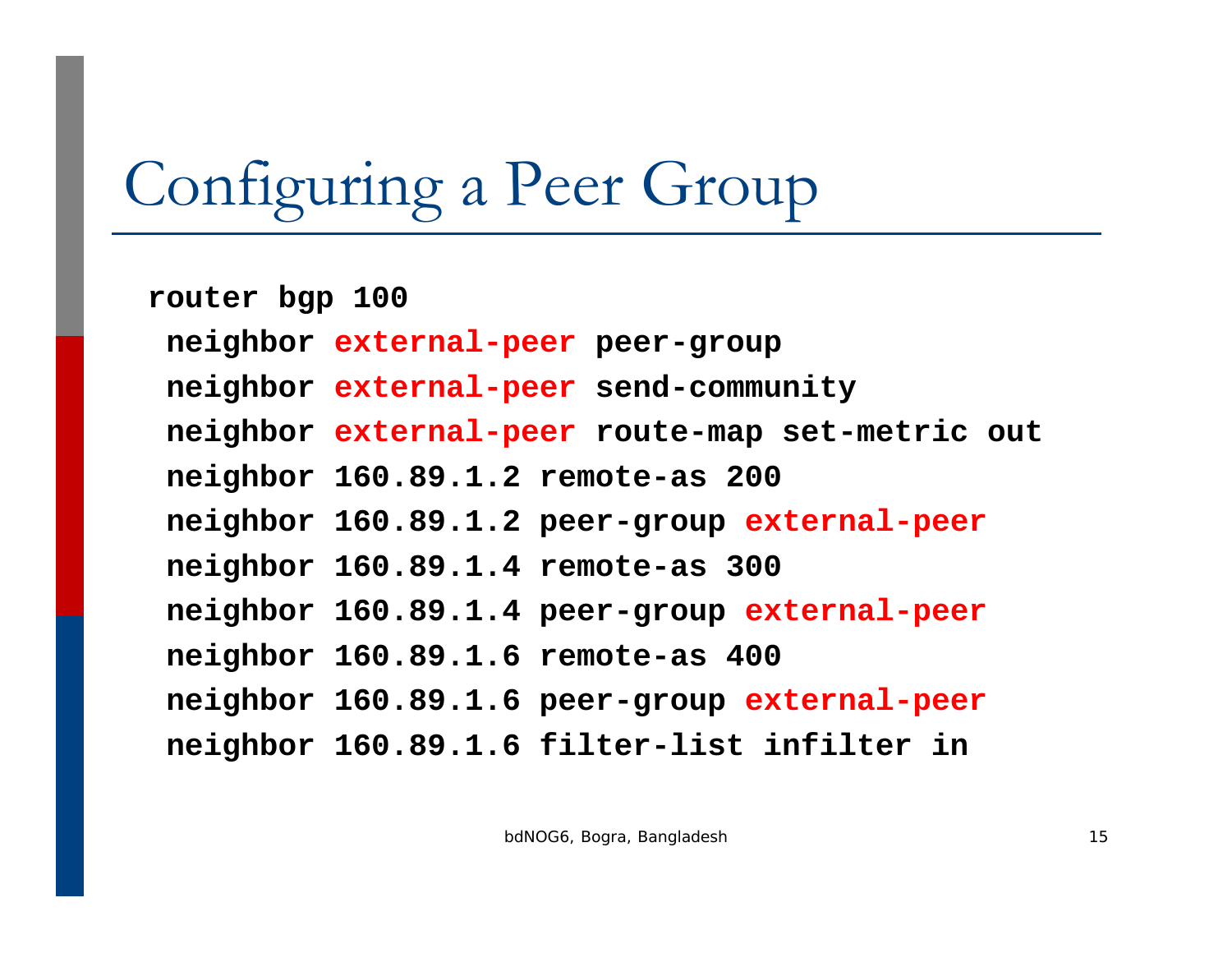# Peer Groups

#### Always configure peer-groups for iBGP

- **E** Even if there are only a few iBGP peers
- **Easier to scale network in the future**
- Consider using peer-groups for eBGP
	- **E** Especially useful for multiple BGP customers using same AS (RFC2270)
	- Also useful at Exchange Points where ISP policy is generally the same to each peer
- Peer-groups are essentially obsoleted
	- But are still widely considered best practice
	- P) Replaced by update-groups (internal coding – not configurable)
	- **Enhanced by peer-templates (allowing more complex** constructs)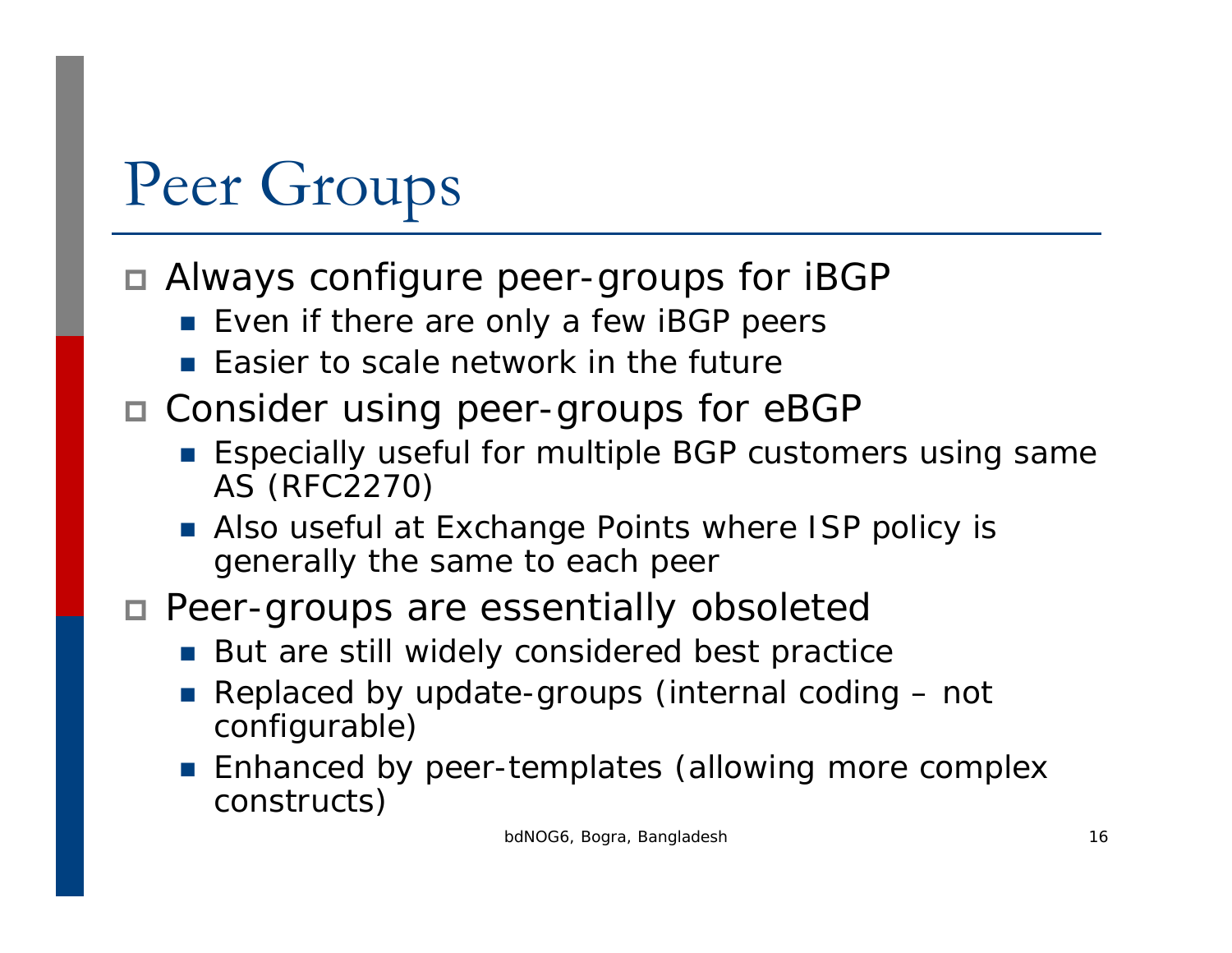# Route Reflectors

#### Scaling the iBGP mesh

bdNOG6, Bogra, Bangladesh 17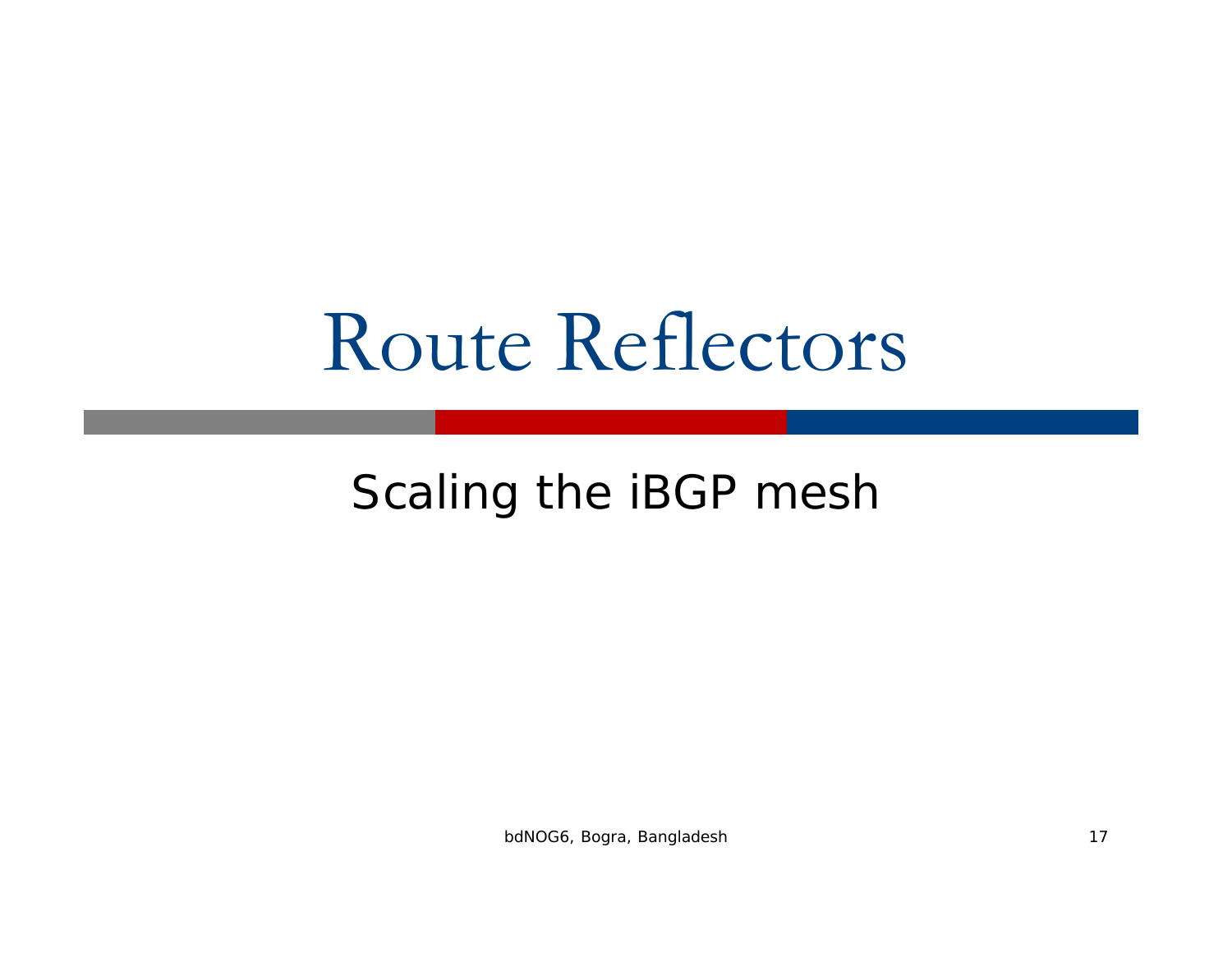# Scaling iBGP mesh

Avoid ½n(n-1) iBGP mesh

 ${\sf n}{=}\,1000 \Rightarrow$  <code>nearly</code> half a millionibgp sessions!



#### □ Two solutions

- Route reflector simpler to deploy and run
- Confederation more complex, has corner case advantages bdNOG6, Bogra, Bangladesh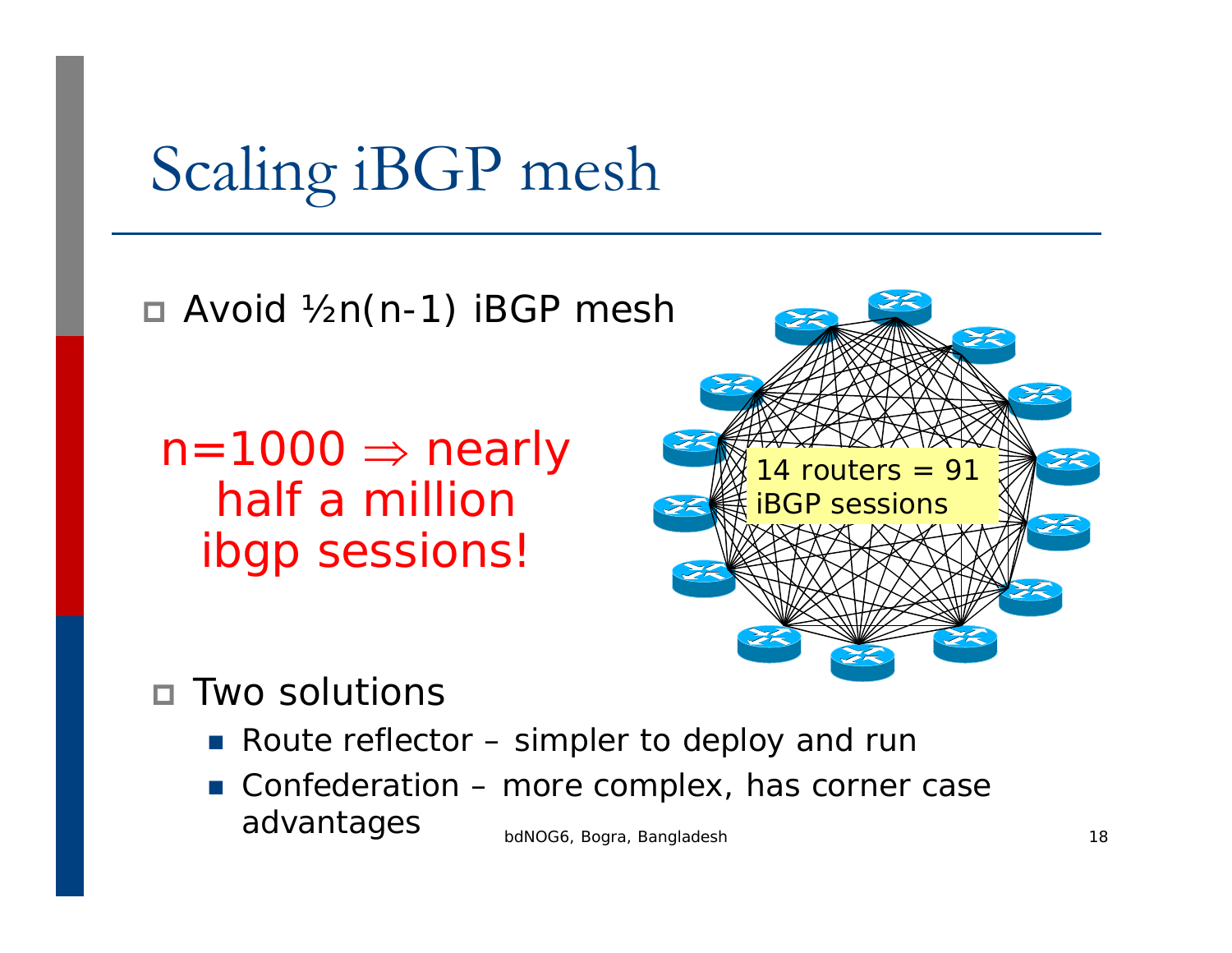### Route Reflector: Principle



bdNOG6, Bogra, Bangladesh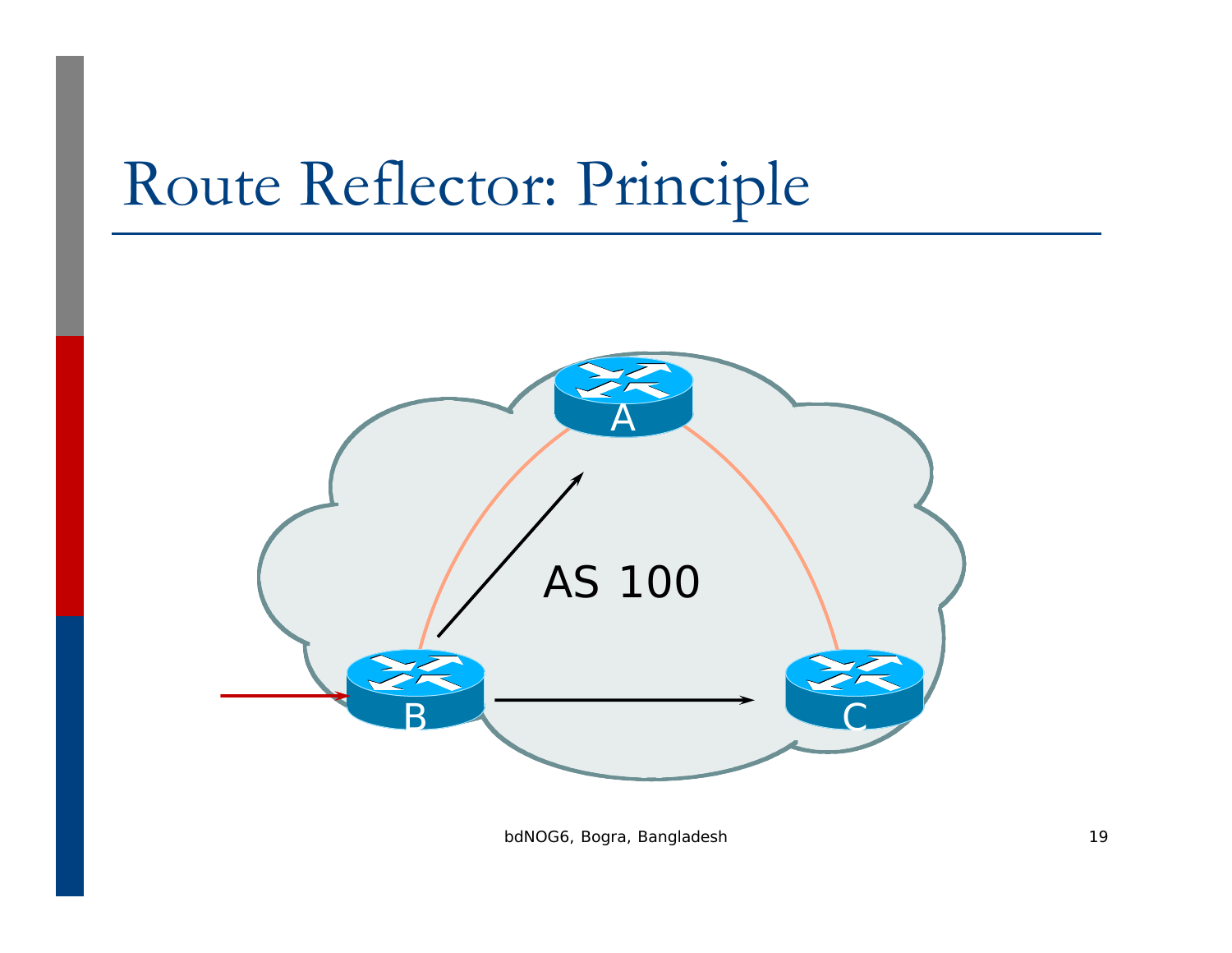### Route Reflector: Principle



bdNOG6, Bogra, Bangladesh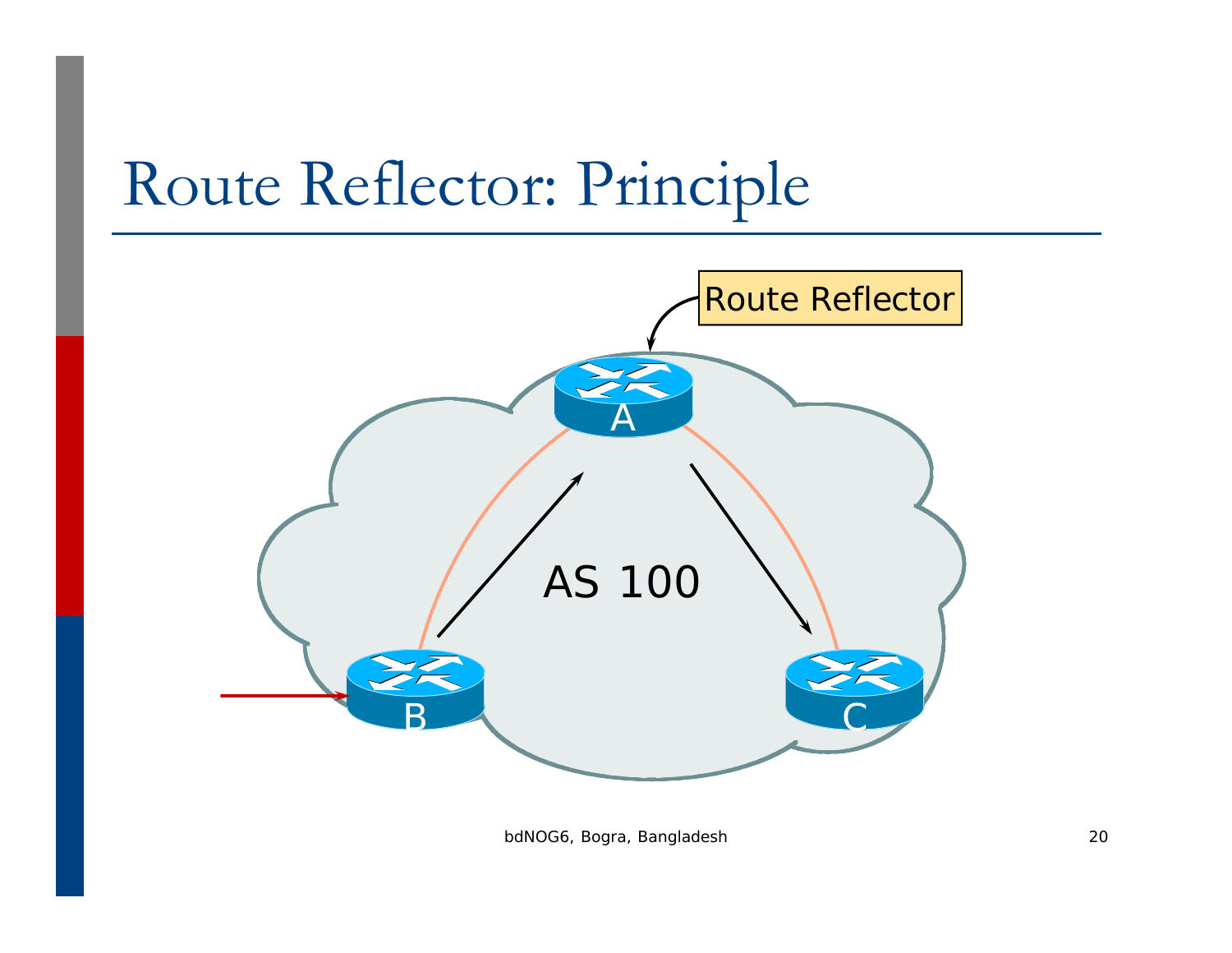### Route Reflector

- □ Reflector receives path from clients and non-clients
- □ Selects best path
- □ If best path is from client, reflect to other clients and nonclients
- □ If best path is from non-client, reflect to clients only
- Non-meshed clients
- □ Described in RFC4456

bdNOG6, Bogra, Bangladesh

≋≋

Reflectors

≋≋

AS 100

A

Clients

 $\mathsf B$   $\overline{\phantom{a}}$   $\overline{\phantom{a}}$   $\overline{\phantom{a}}$   $\overline{\phantom{a}}$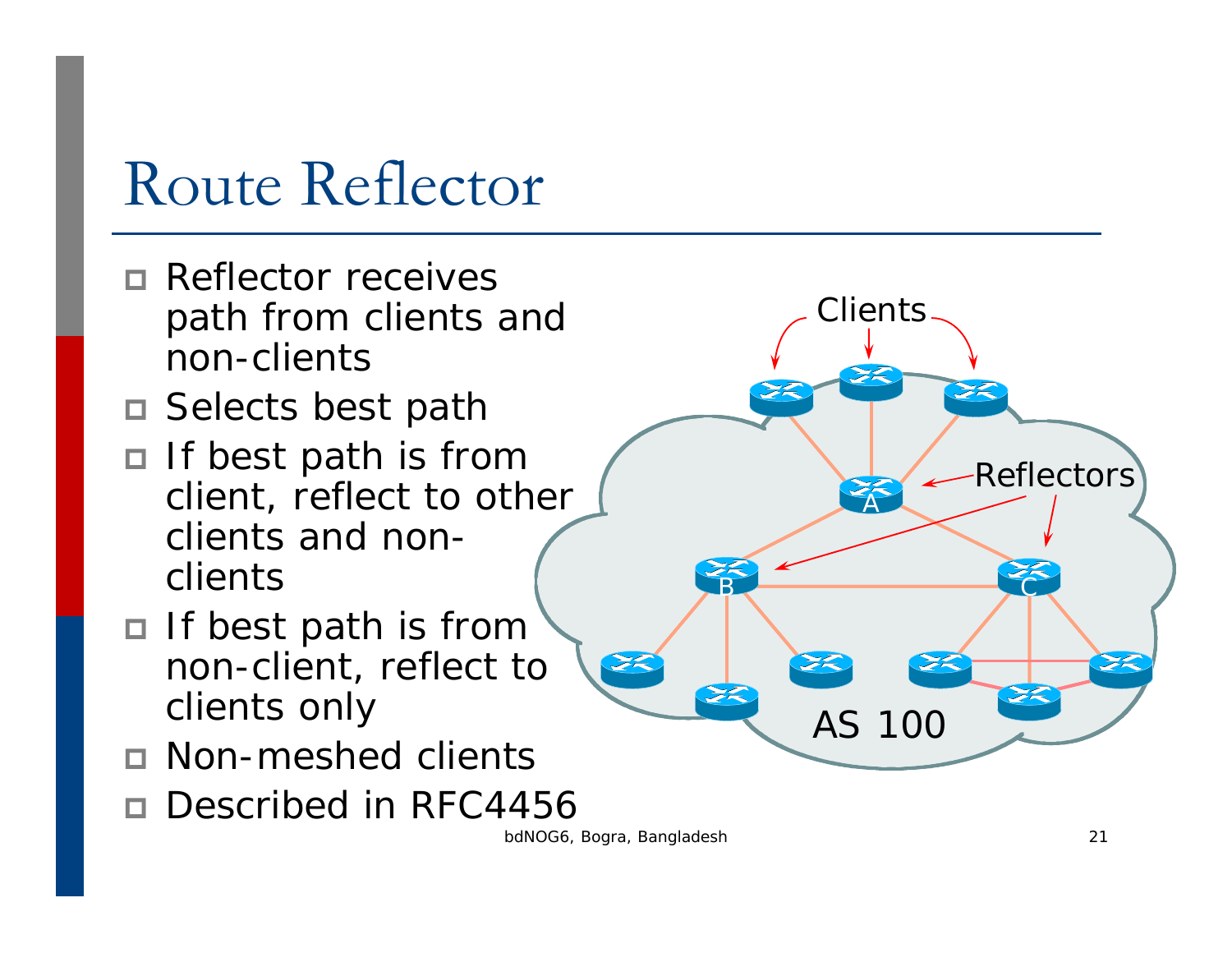# Route Reflector Topology

- Divide the backbone into multiple clusters
- At least one route reflector and few clients per cluster
- Route reflectors are fully meshed
- Clients in a cluster could be fully meshed
- Single IGP to carry next hop and local routes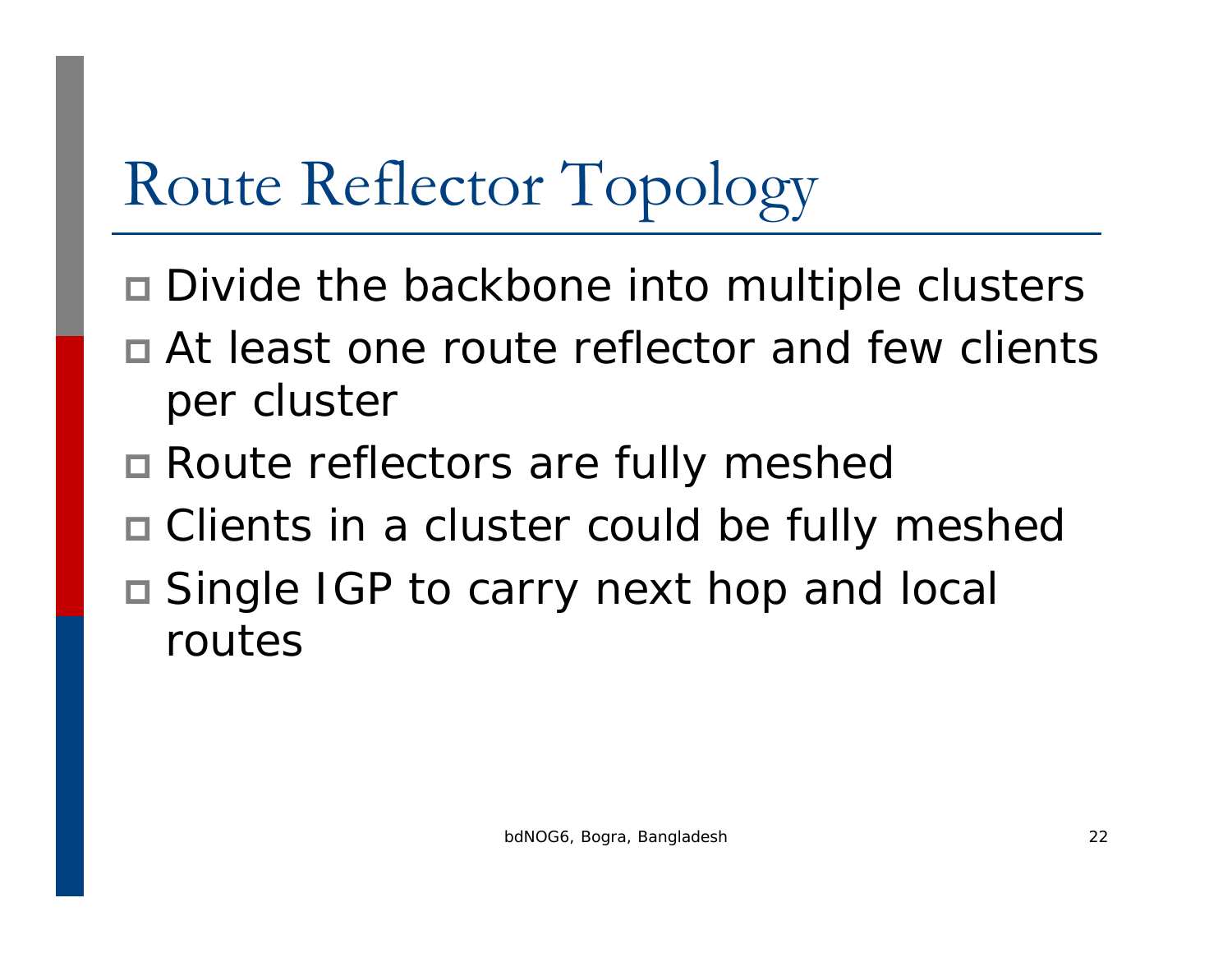# Route Reflectors: Loop Avoidance

#### □ Originator\_ID attribute

- Carries the RID of the originator of the route in the local AS (created by the RR)
- Cluster\_list attribute
	- The local cluster-id is added when the update is sent by the RR
	- **Cluster-id is router-id (address of loopback)**
	- Do NOT use **bgp cluster-id x.x.x.x**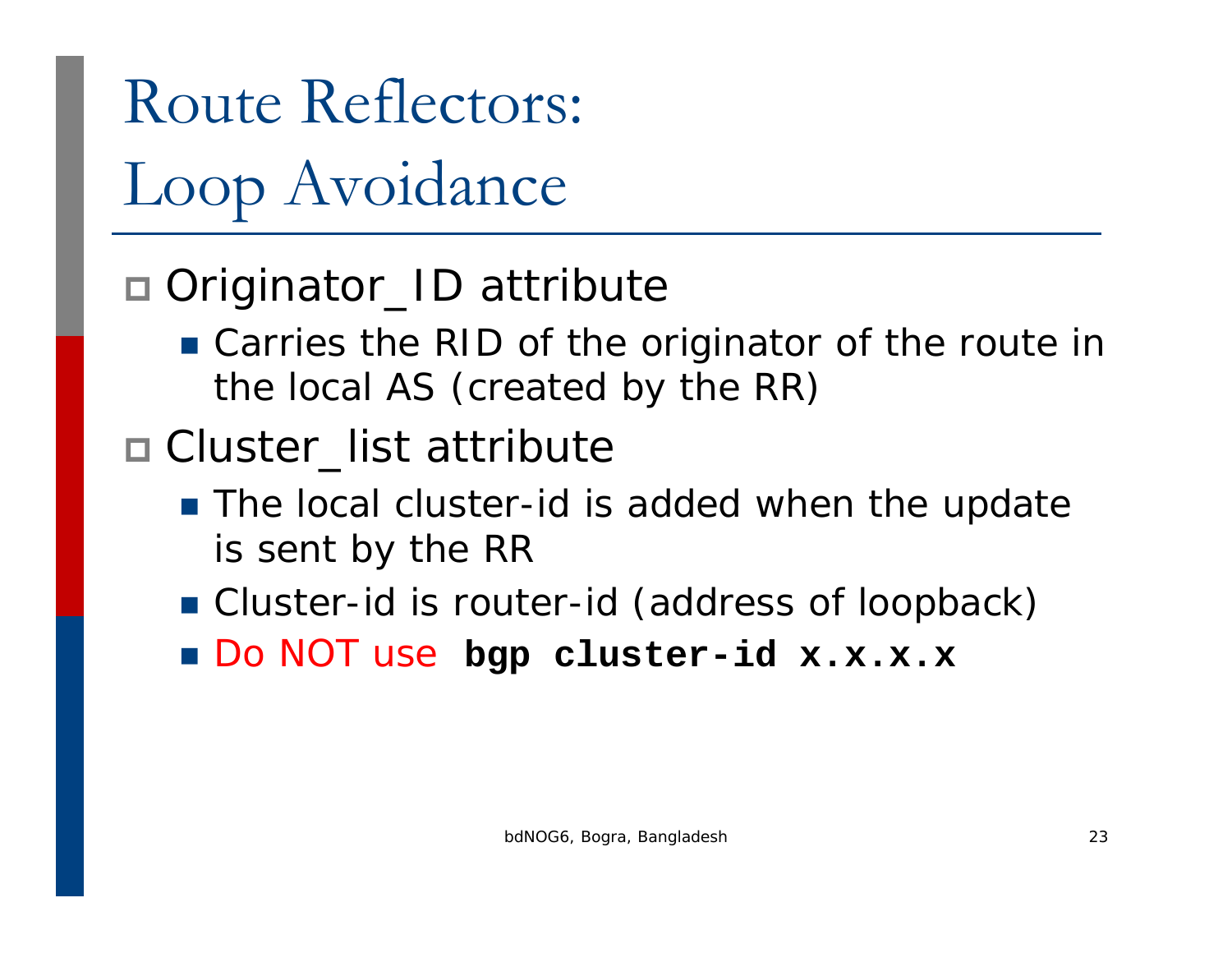# Route Reflectors: Redundancy

- Multiple RRs can be configured in the same cluster – not advised!
	- **All RRs in the cluster must have the same** cluster-id (otherwise it is a different cluster)
- A router may be a client of RRs in different clusters
	- Common today in ISP networks to overlay two clusters – redundancy achieved that way
	- $\blacksquare\to$  Each client has two RRs = redundancy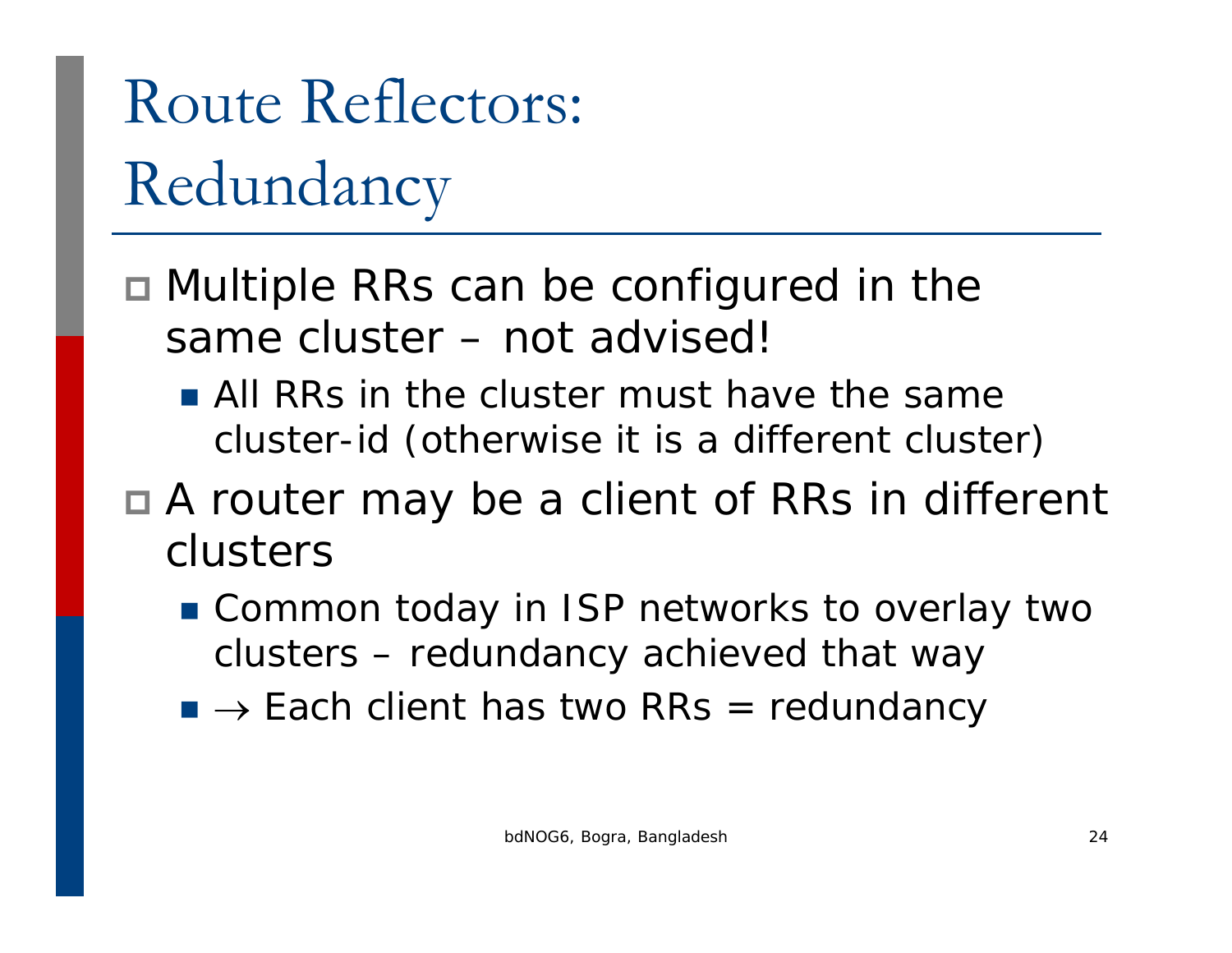# Route Reflectors: Redundancy

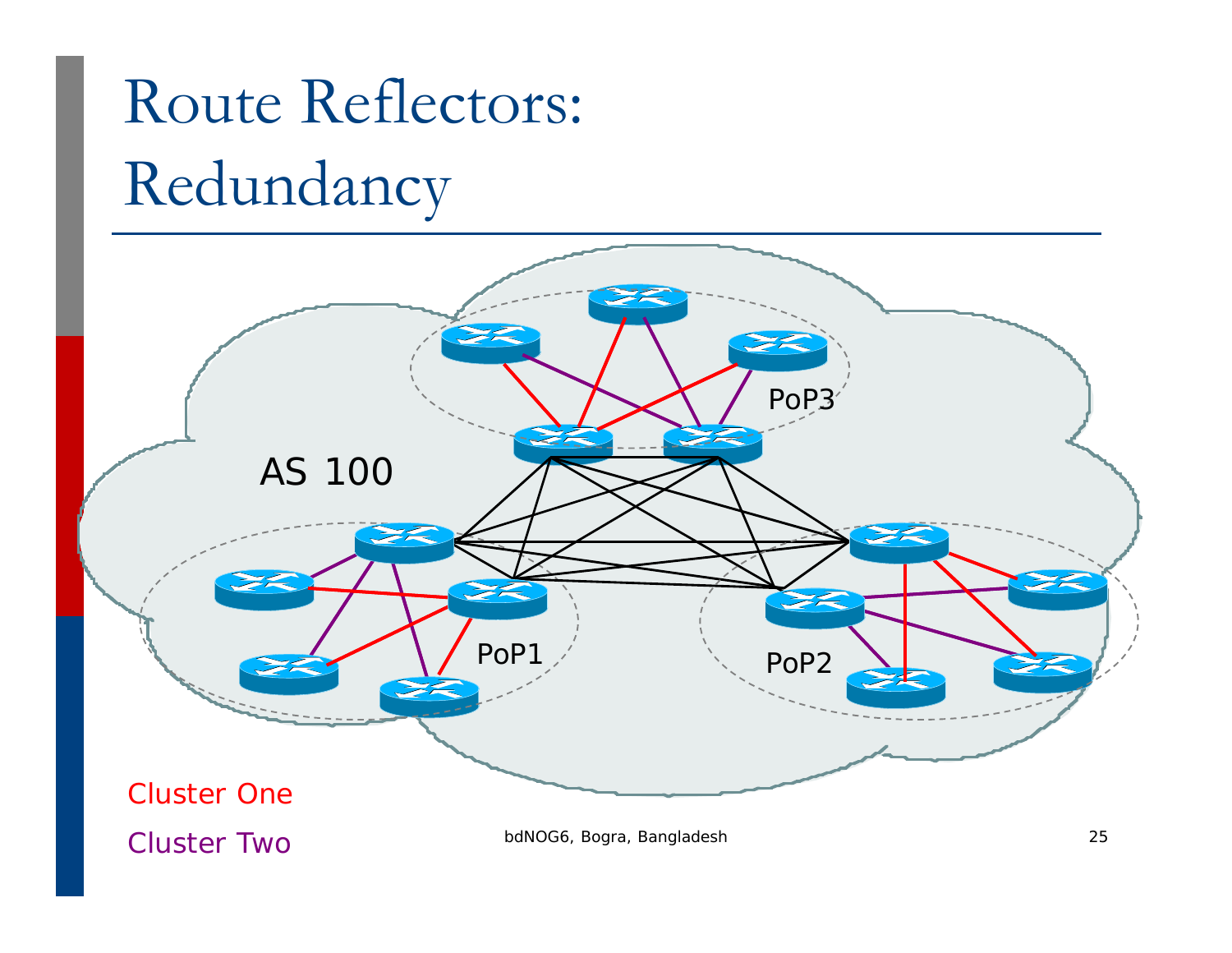### Route Reflector: Benefits

- Solves iBGP mesh problem
- Packet forwarding is not affected
- Normal BGP speakers co-exist
- Multiple reflectors for redundancy
- □ Easy migration
- Multiple levels of route reflectors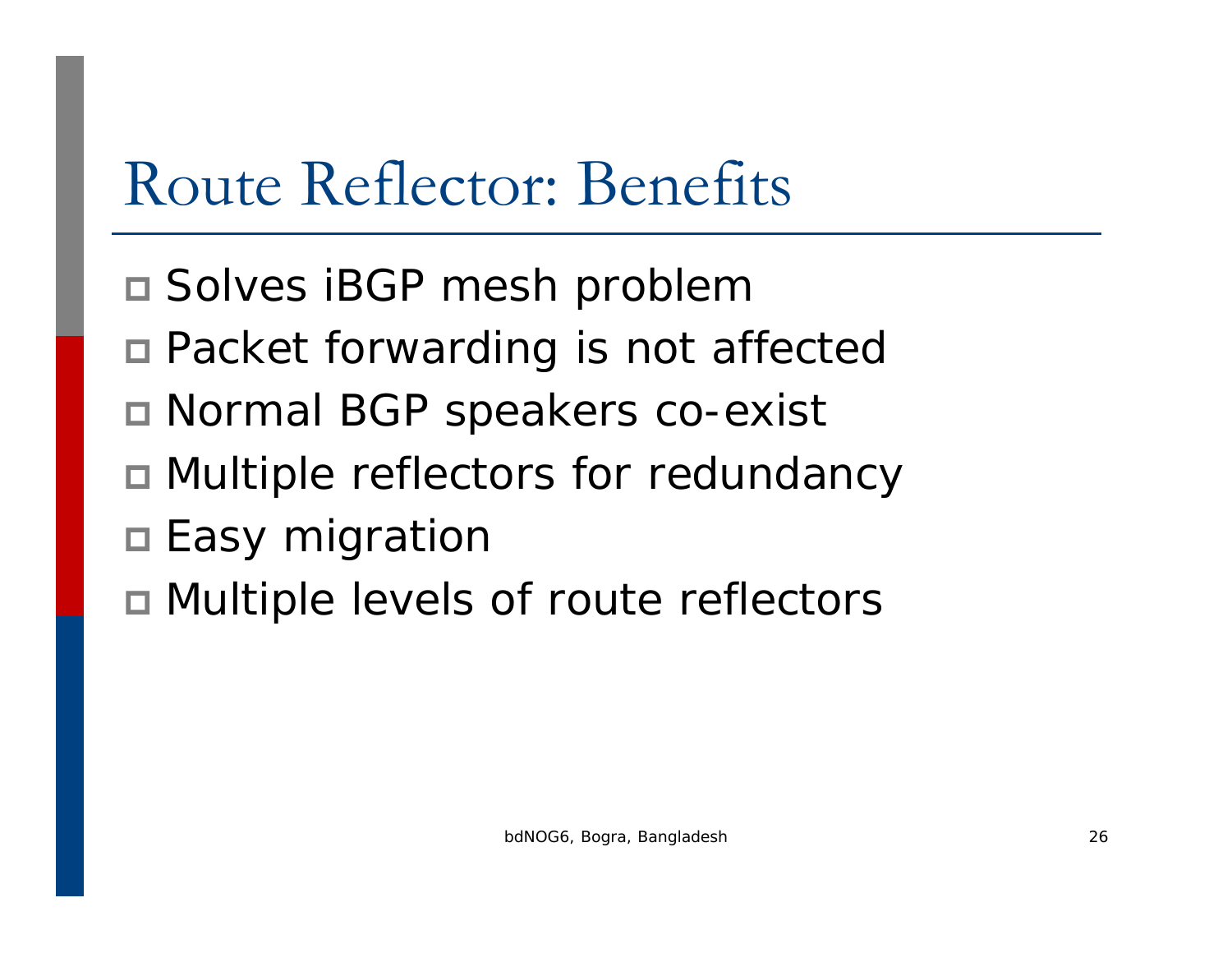## Route Reflectors: Migration

#### ■ Where to place the route reflectors?

- Follow the physical topology!
- This will guarantee that the packet forwarding won't be affected
- Configure one RR at a time
	- **Eliminate redundant iBGP sessions**
	- **Place one RR per cluster**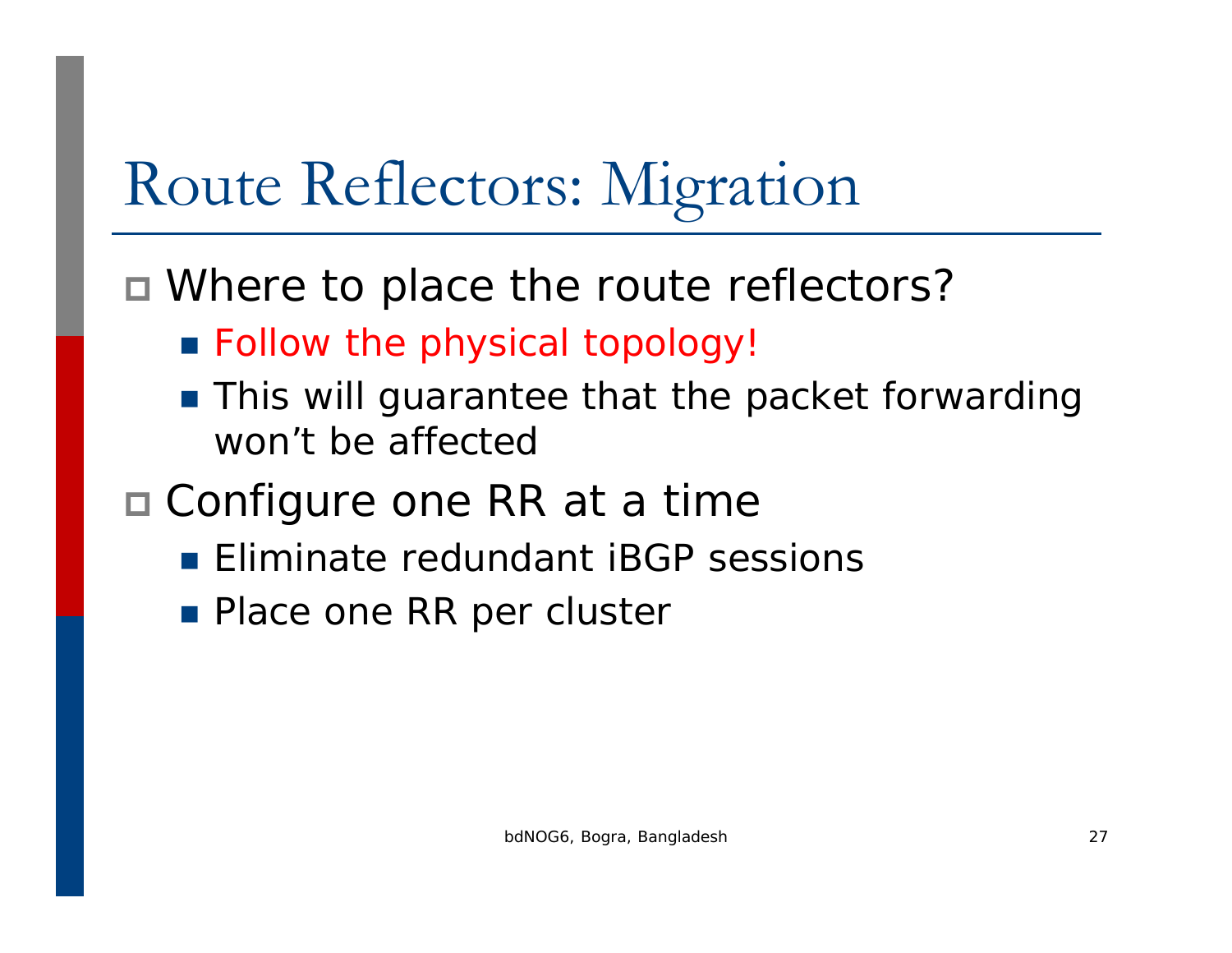### Route Reflectors: Migration



 Migrate small parts of the network, one part at a time.28 bdNOG6, Bogra, Bangladesh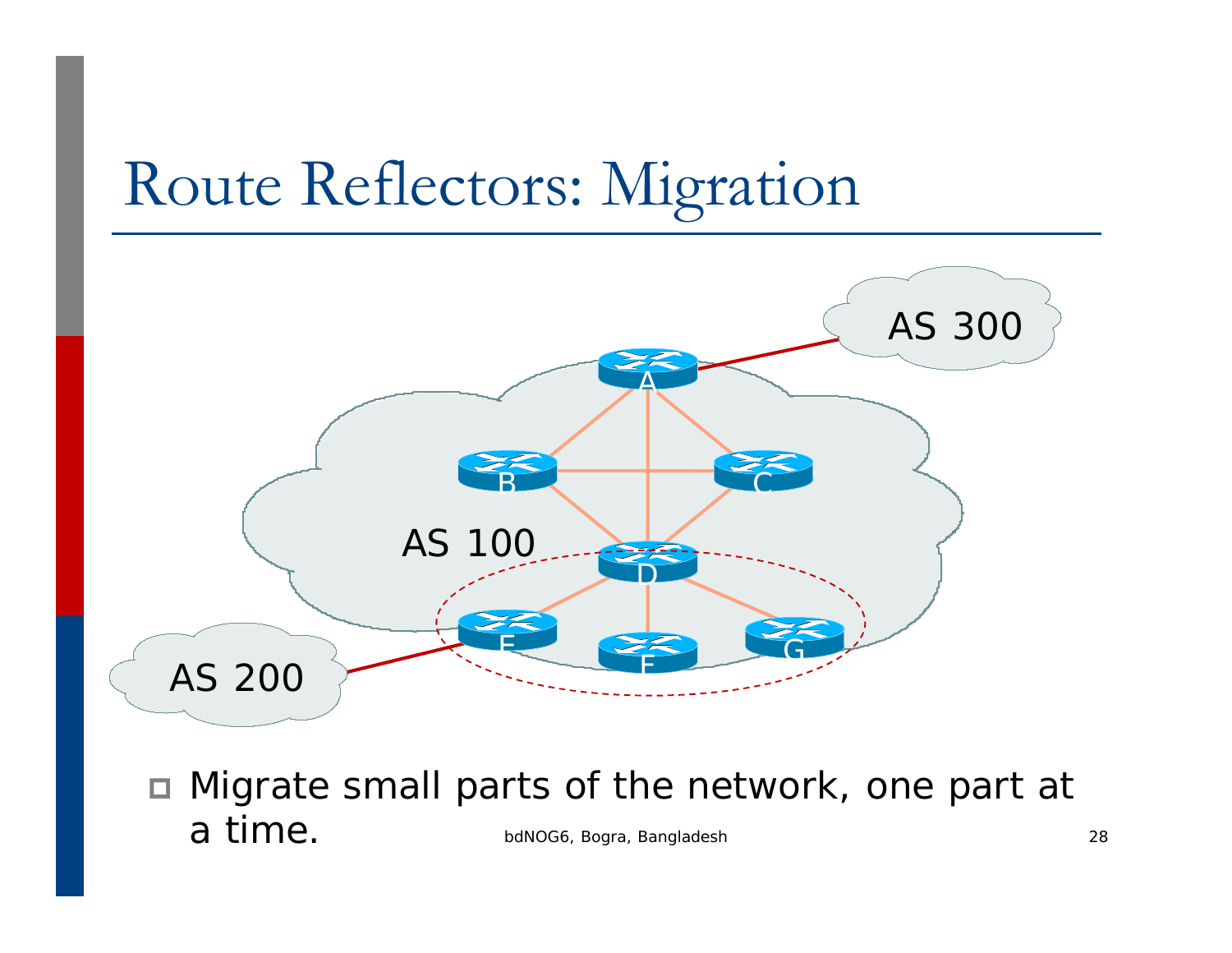### Configuring a Route Reflector

□ Router D configuration:

```
router bgp 100
 ...neighbor 1.2.3.4 remote-as 100
 neighbor 1.2.3.4 route-reflector-client
 neighbor 1.2.3.5 remote-as 100
 neighbor 1.2.3.5 route-reflector-client
 neighbor 1.2.3.6 remote-as 100
 neighbor 1.2.3.6 route-reflector-client
```
**...**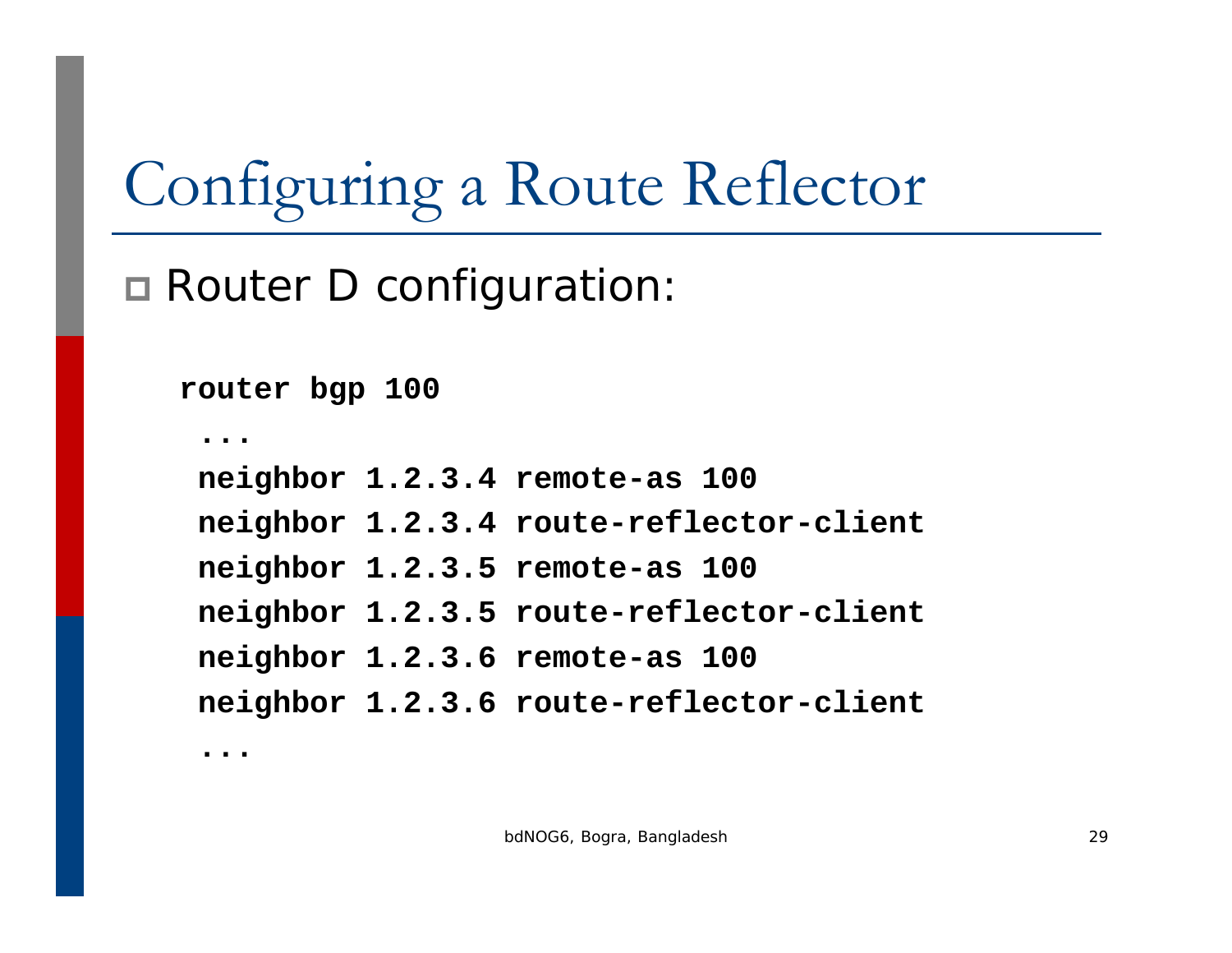- □ These 3 techniques should be core requirements on all ISP networks
	- **Route Refresh (or Soft Reconfiguration)**
	- **Peer groups**
	- Route Reflectors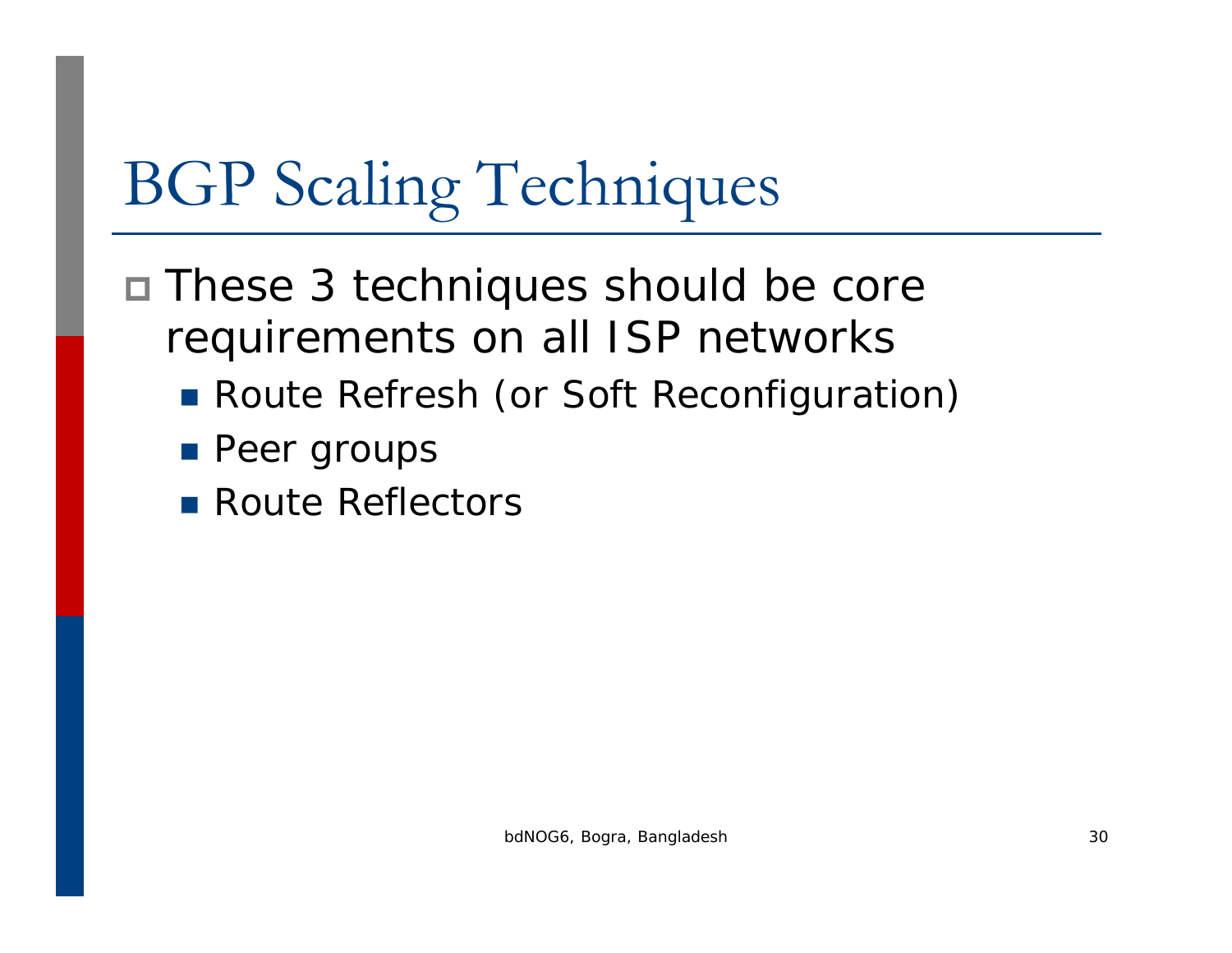# Route Flap Damping

#### Network Stability for the 1990s

#### Network Instability for the 21st Century!

bdNOG6, Bogra, Bangladesh 31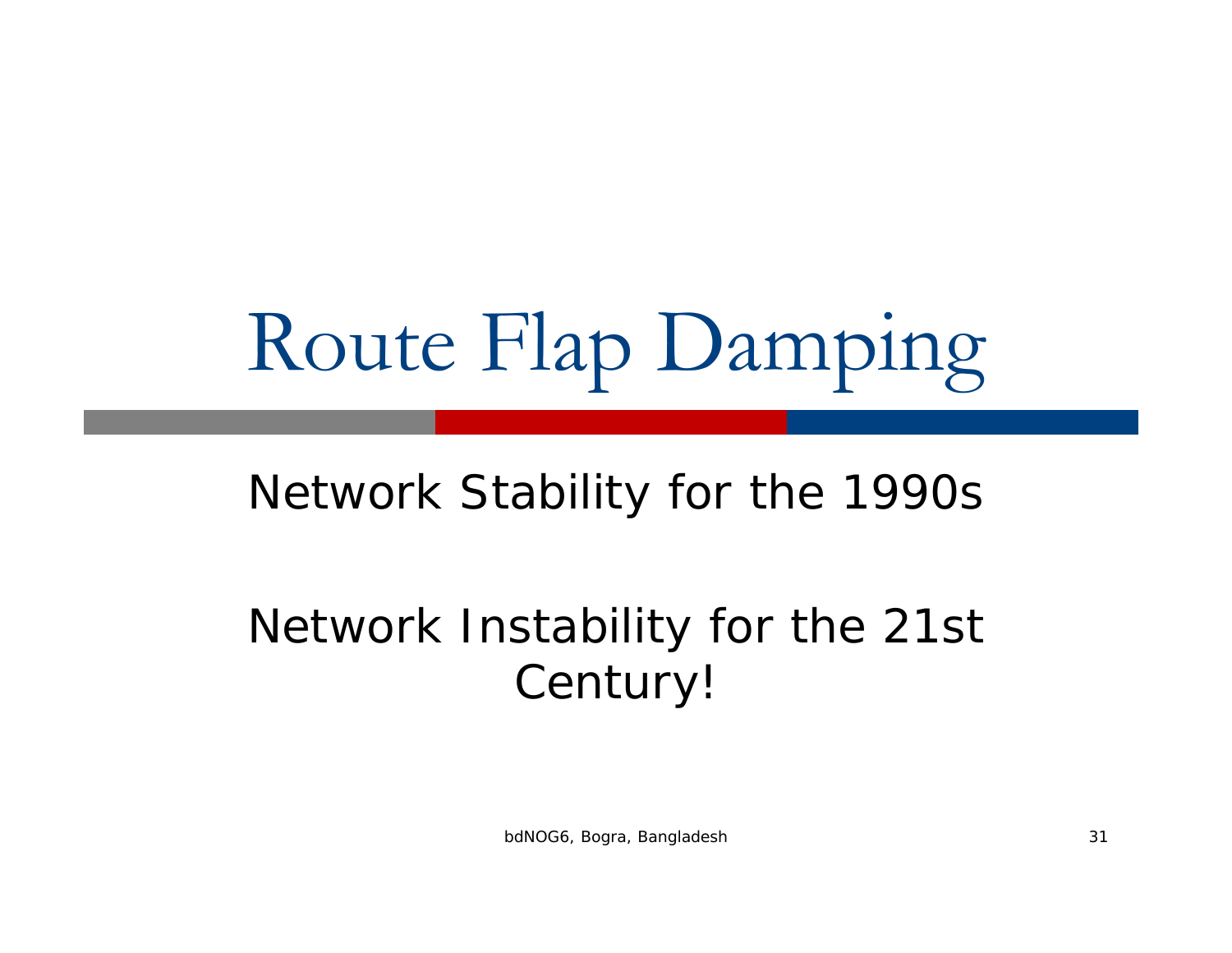# Route Flap Damping

- For many years, Route Flap Damping was a strongly recommended practice
- □ Now it is strongly discouraged as it causes far greater network instability than it cures
- But first, the theory…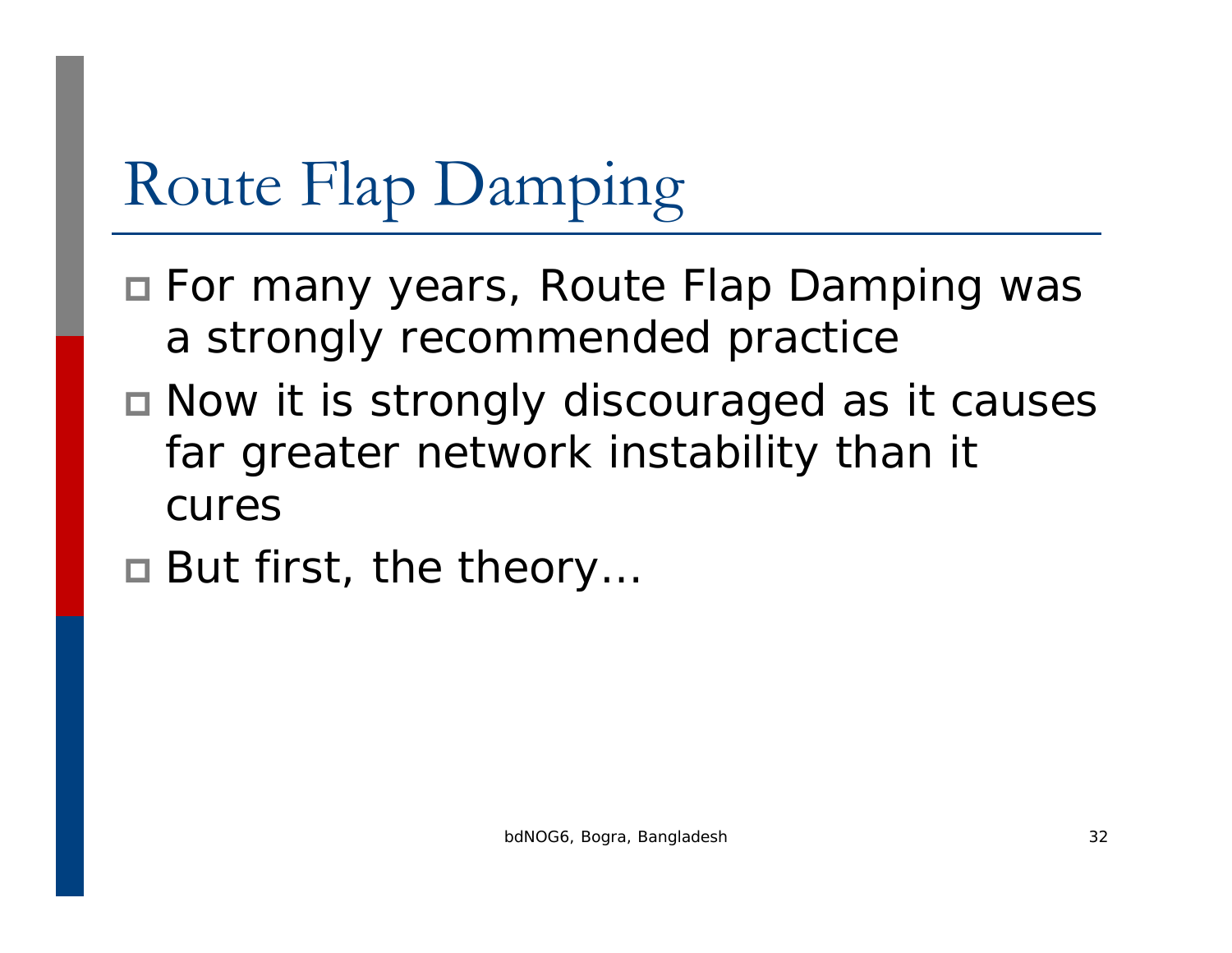# Route Flap Damping

#### □ Route flap

- Going up and down of path or change in attribute
	- BGP WITHDRAW followed by UPDATE = 1 flap eBGP neighbour going down/up is NOT a flap
- **Ripples through the entire Internet**
- Wastes CPU
- Damping aims to reduce scope of route flap propagation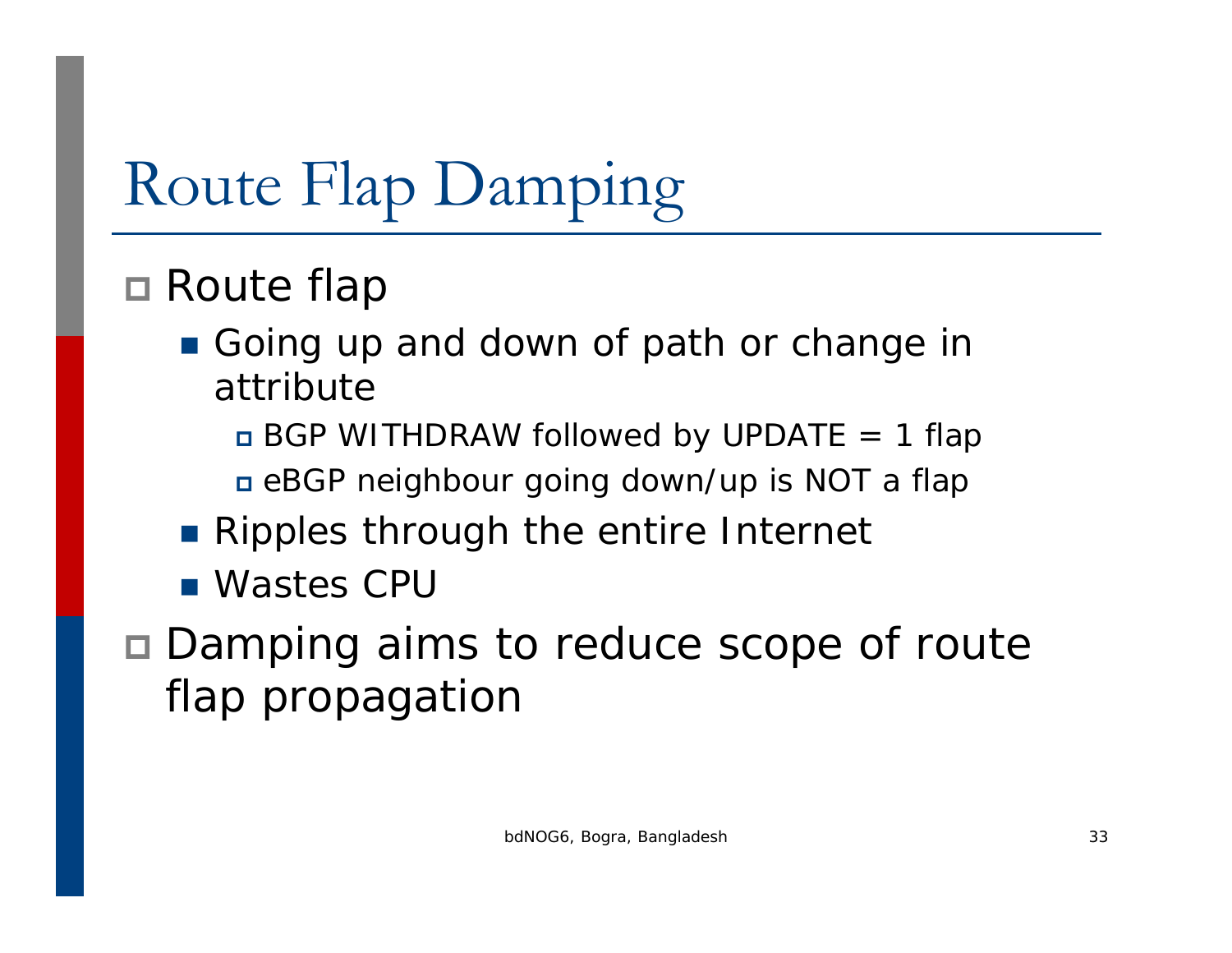# Route Flap Damping (continued)

#### □ Requirements

- **East convergence for normal route changes**
- **History predicts future behaviour**
- **Suppress oscillating routes**
- **Advertise stable routes**

■ Implementation described in RFC 2439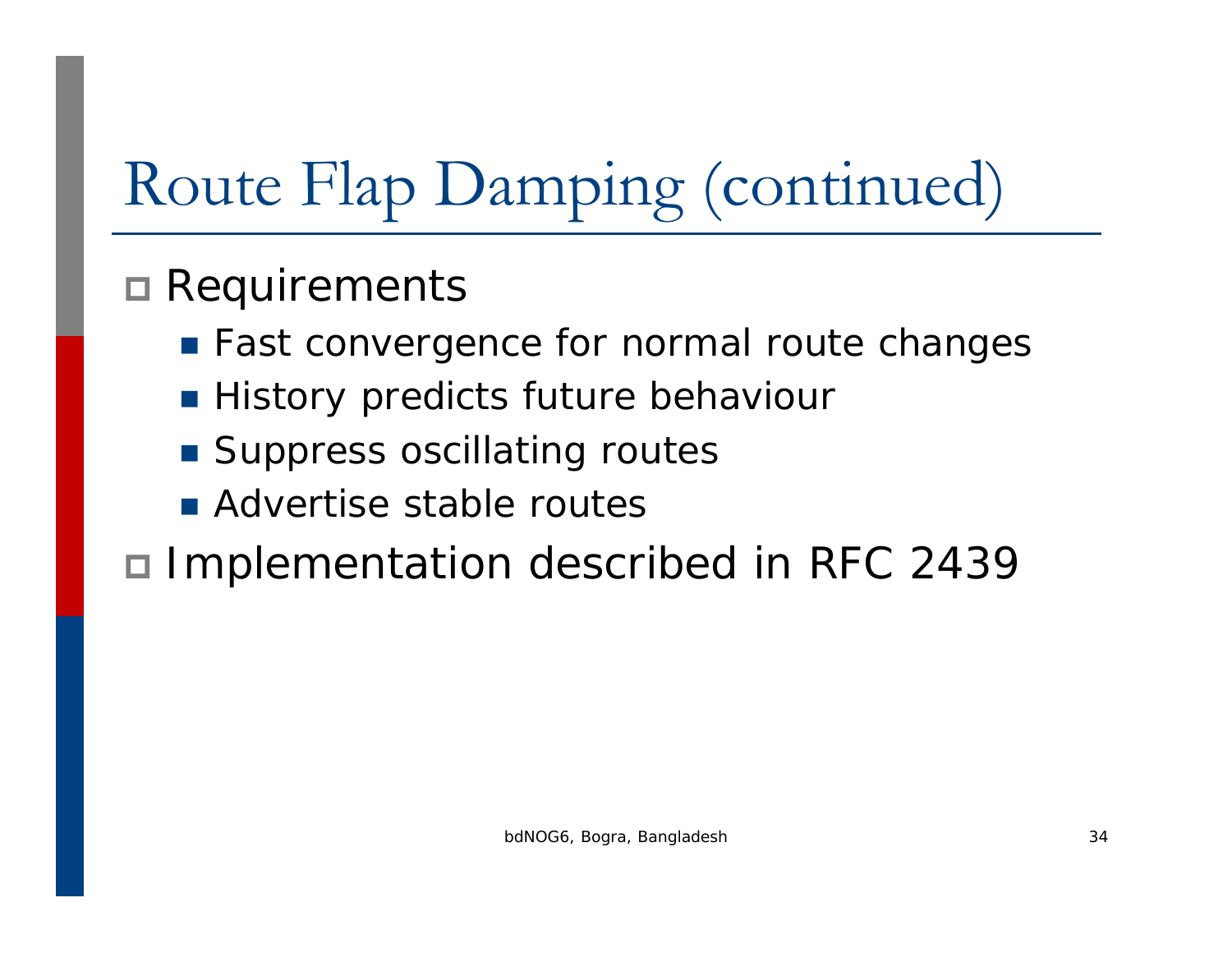# peration

#### Add penalty (1000) for each flap

- Change in attribute gets penalty of 500
- Exponentially decay penalty
	- **half life determines decay rate**
- Penalty above suppress-limit
	- **do not advertise route to BGP peers**
- Penalty decayed below reuse-limit
	- **re-advertise route to BGP peers**
	- F. penalty reset to zero when it is half of reuselimit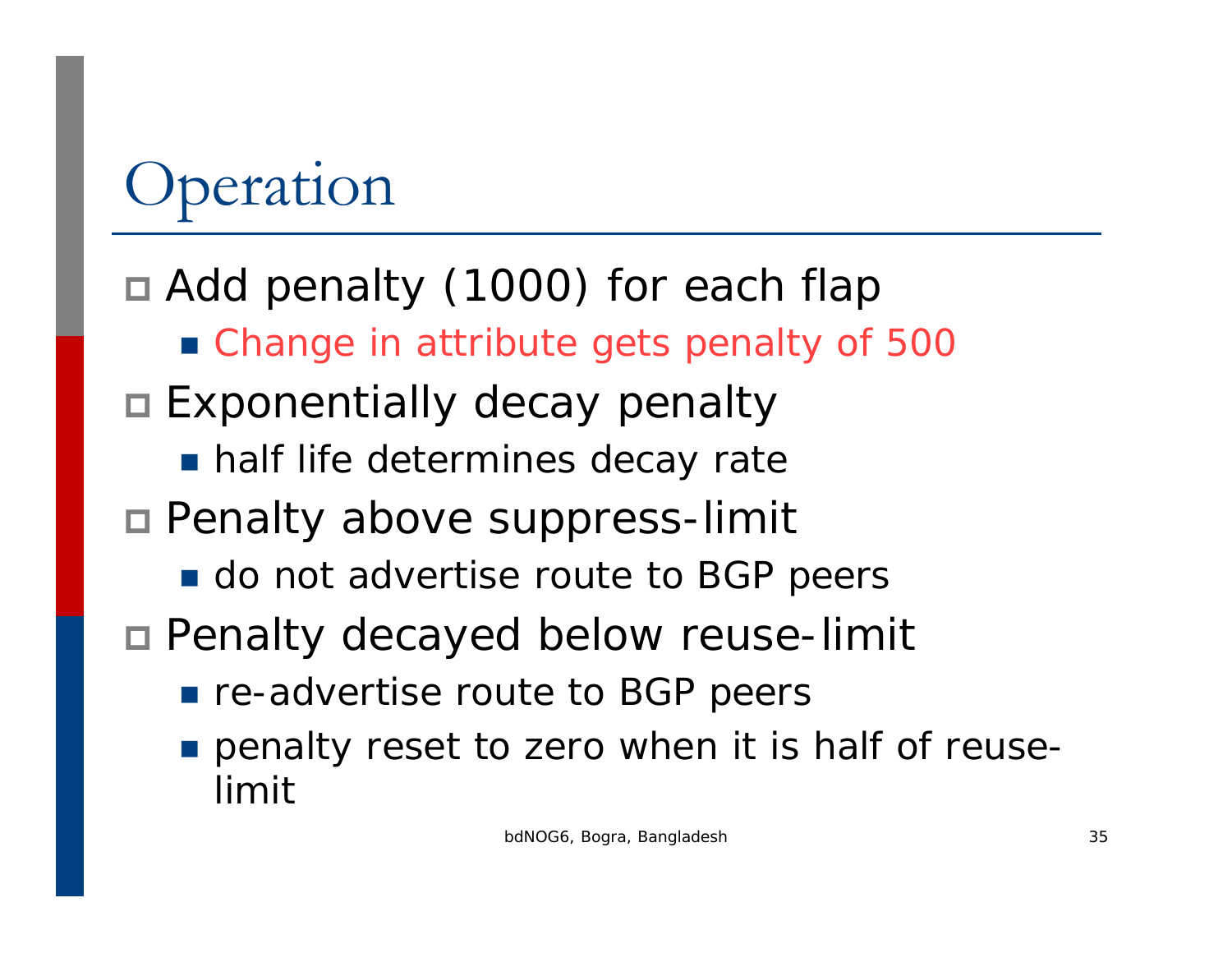### Operation

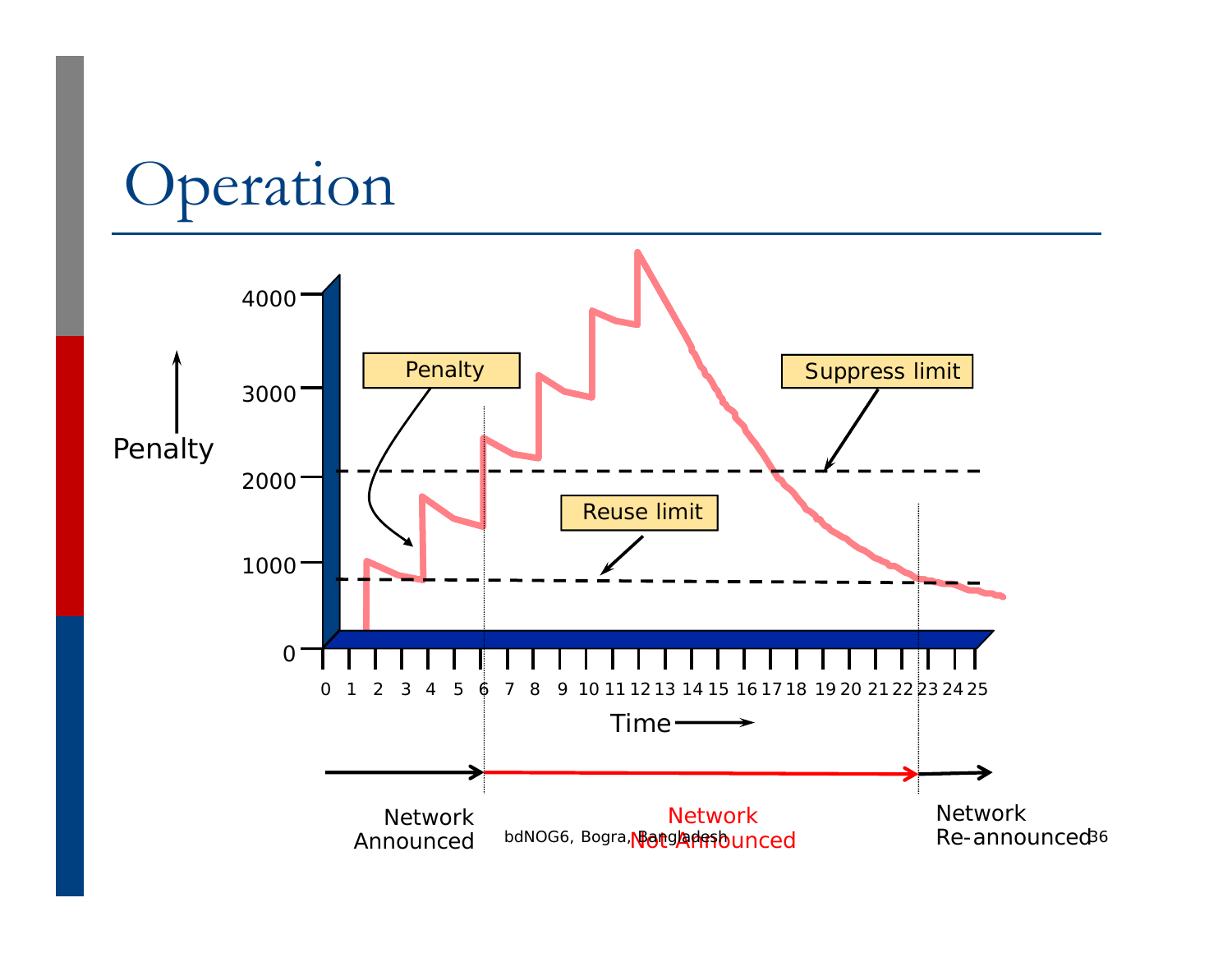# Operation

- Only applied to inbound announcements from eBGP peers
- Alternate paths still usable
- Controlled by:
	- **Half-life (default 15 minutes)**
	- **reuse-limit (default 750)**
	- **Suppress-limit (default 2000)**
	- **naximum suppress time (default 60 minutes)**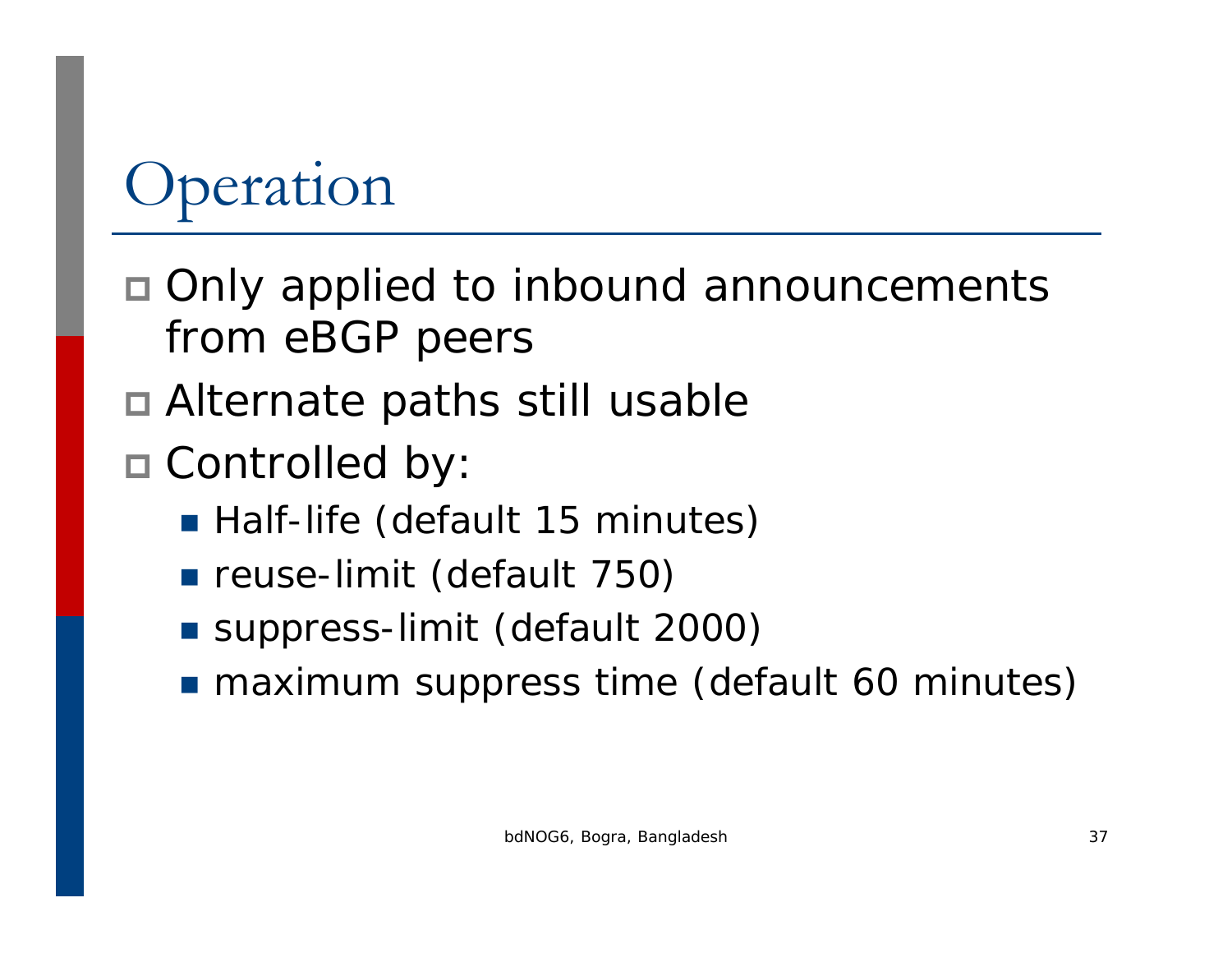# Configuration

#### Fixed damping **router bgp 100** bgp dampening [<half-life> <reuse-value> <suppress**penalty> <maximum suppress time>]** ■ Selective and variable damping **bgp dampening [route-map <name>] route-map <name> permit 10 match ip address prefix-list FLAP-LIST** set dampening [<half-life> <reuse-value> **<suppress-penalty> <maximum suppress time>] ip prefix-list FLAP-LIST permit 192.0.2.0/24 le 32**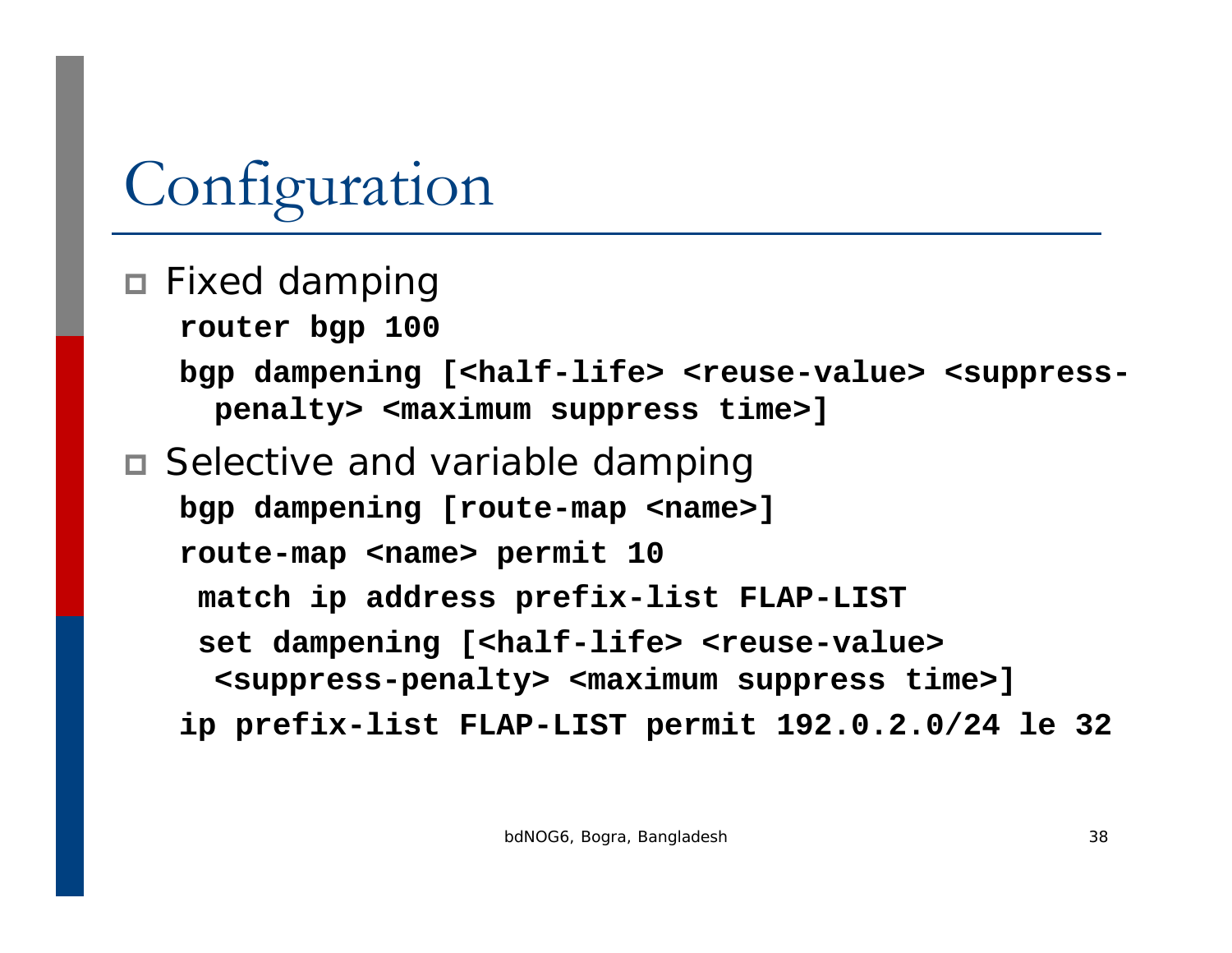# Operation

- Care required when setting parameters
- Penalty must be less than reuse-limit at the maximum suppress time
- Maximum suppress time and half life must allow penalty to be larger than suppress limit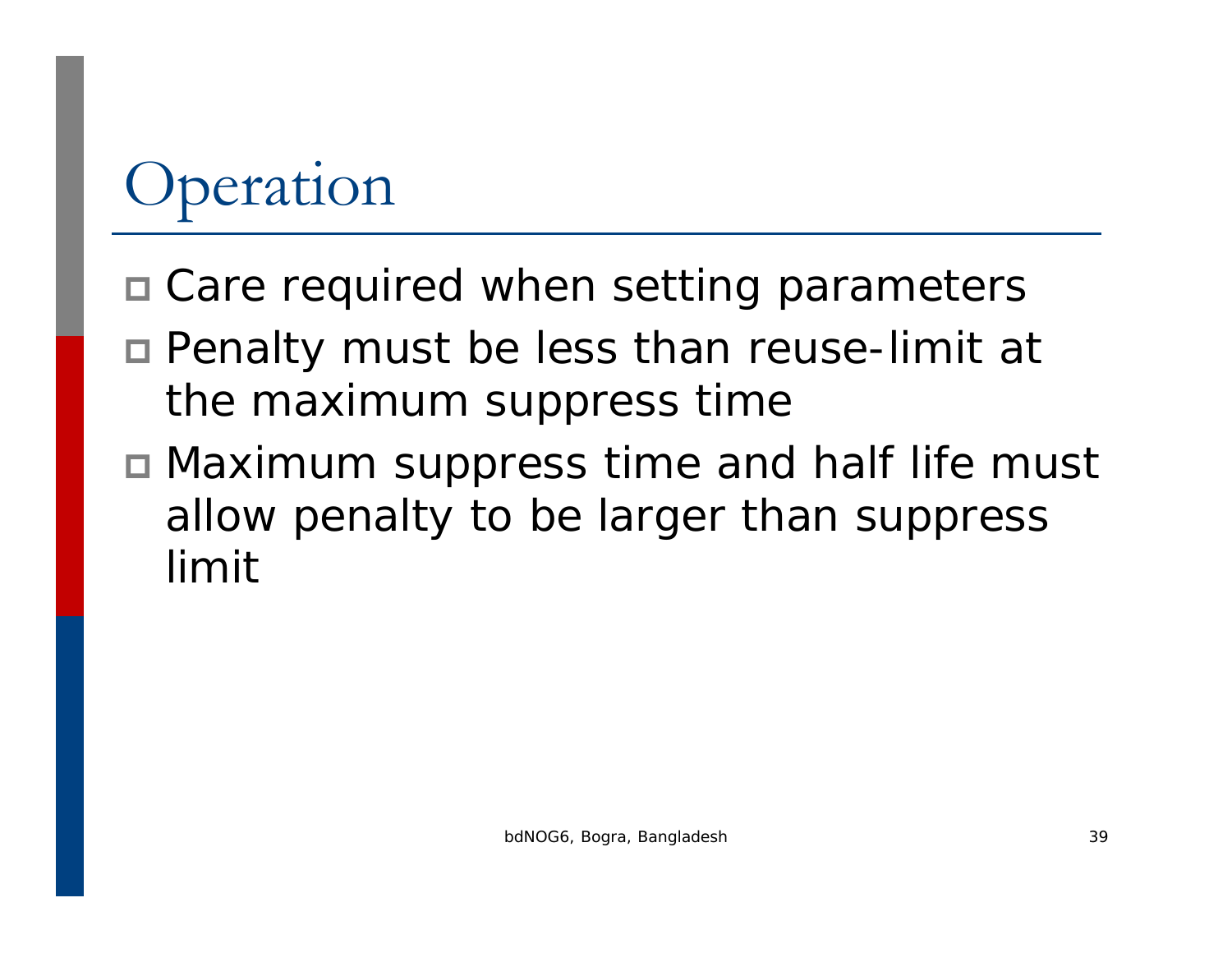# Configuration

#### $\square$  Examples –  $\star$

■ bgp dampening 15 500 2500 30

 reuse-limit of 500 means maximum possible penalty is 2000 – no prefixes suppressed as penalty cannot exceed suppress-limit

#### $\square$  Examples –  $\checkmark$

■ bgp dampening 15 750 3000 45

 reuse-limit of 750 means maximum possible penalty is 6000 – suppress limit is easily reached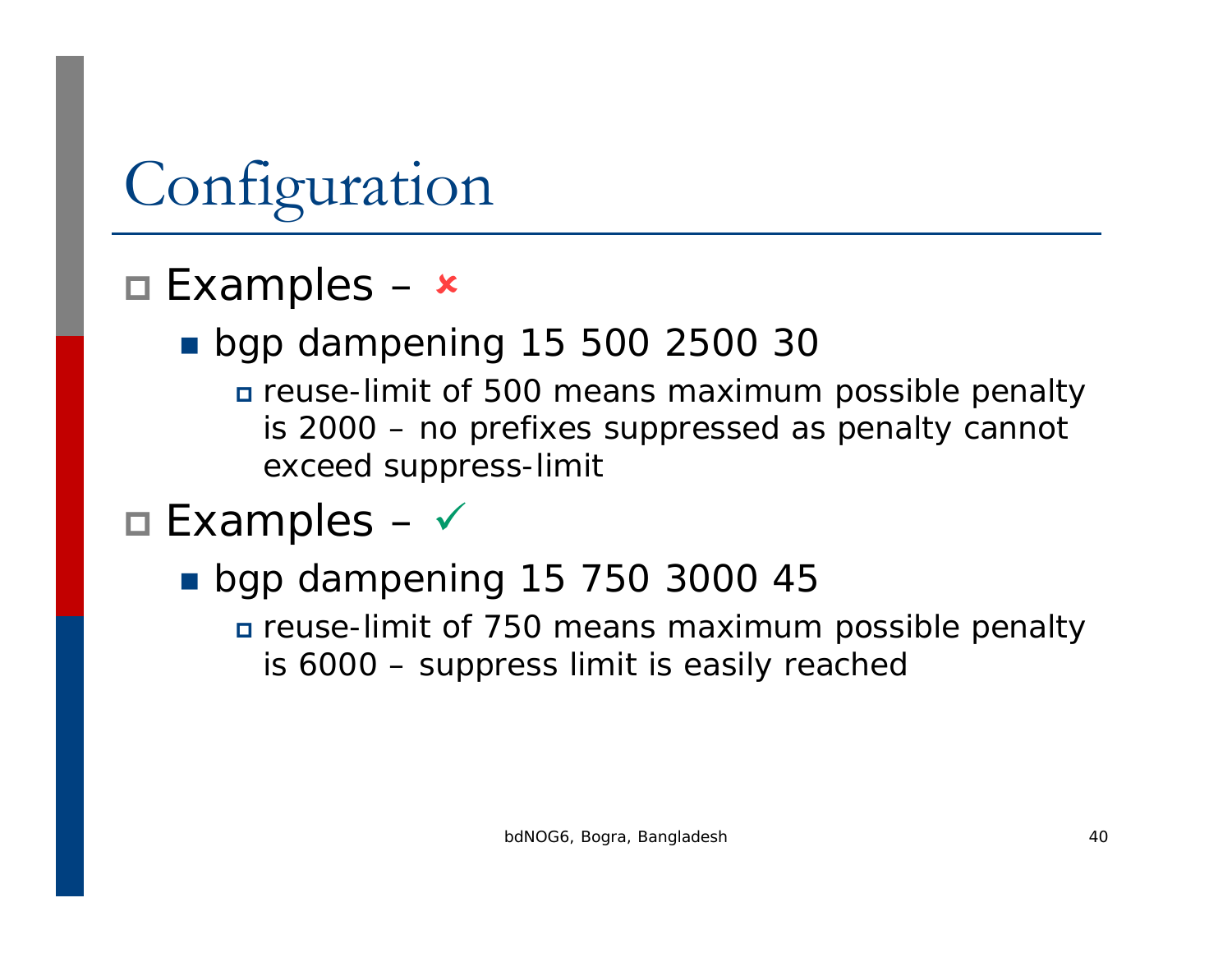### Maths!

Maximum value of penalty is

$$
\sqrt{\frac{\text{max-suppress-time}}{\text{half-life}}}
$$

 Always make sure that suppress-limit is LESS than max-penalty otherwise there will be no route damping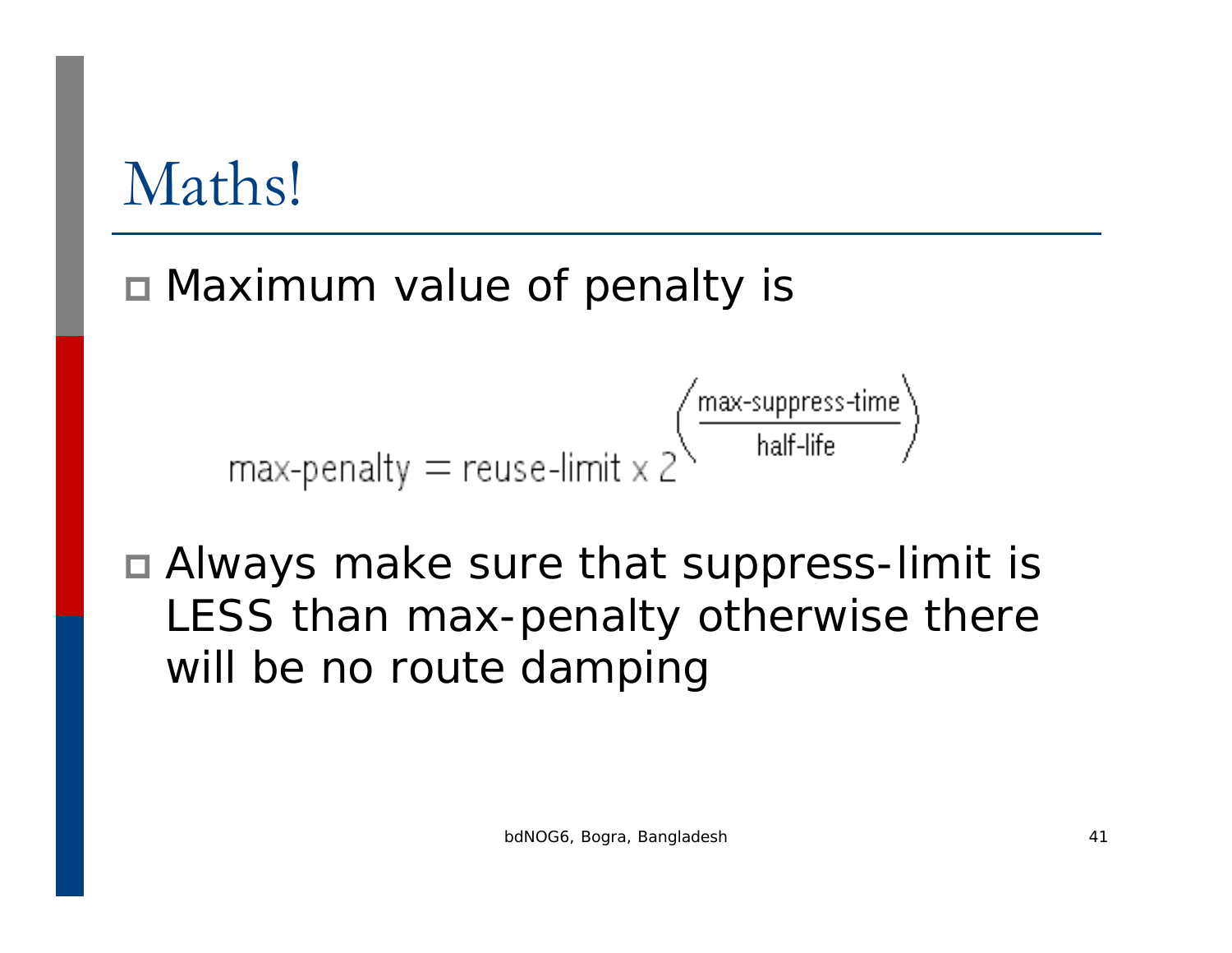# Route Flap Damping History

 First implementations on the Internet by 1995

#### Vendor defaults too severe

- **RIPE Routing Working Group recommendations** in ripe-178, ripe-210, and ripe-229
- http://www.ripe.net/ripe/docs
- But many ISPs simply switched on the vendors' default values without thinking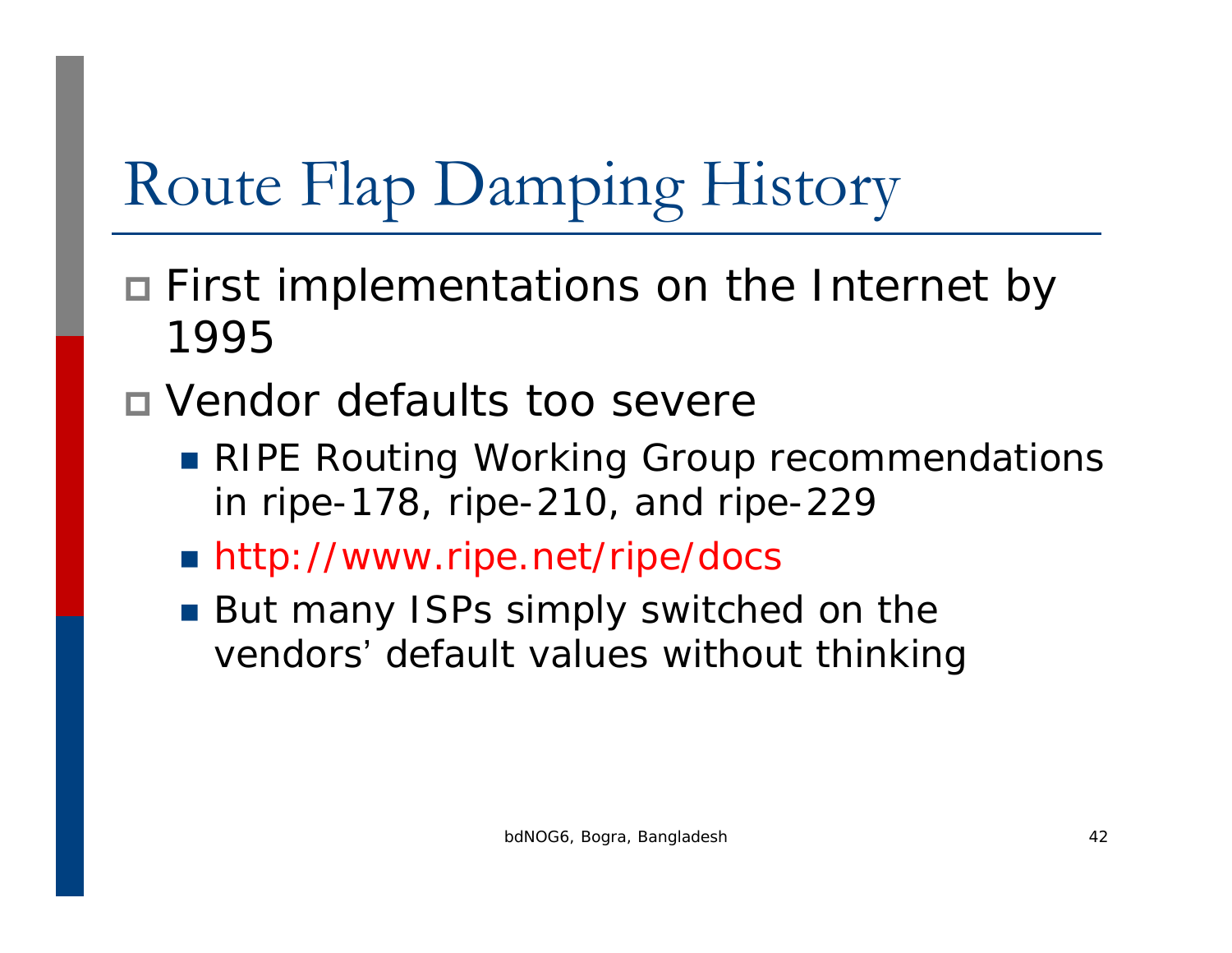### Serious Problems:

- "Route Flap Damping Exacerbates Internet Routing Convergence"
	- Zhuoqing Morley Mao, Ramesh Govindan, George Varghese & Randy H. Katz, August 2002
- "What is the sound of one route flapping?"
	- Tim Griffin, June 2002
- Various work on routing convergence by Craig Labovitz and Abha Ahuja a few years ago
- "Happy Packets "
	- Closely related work by Randy Bush et al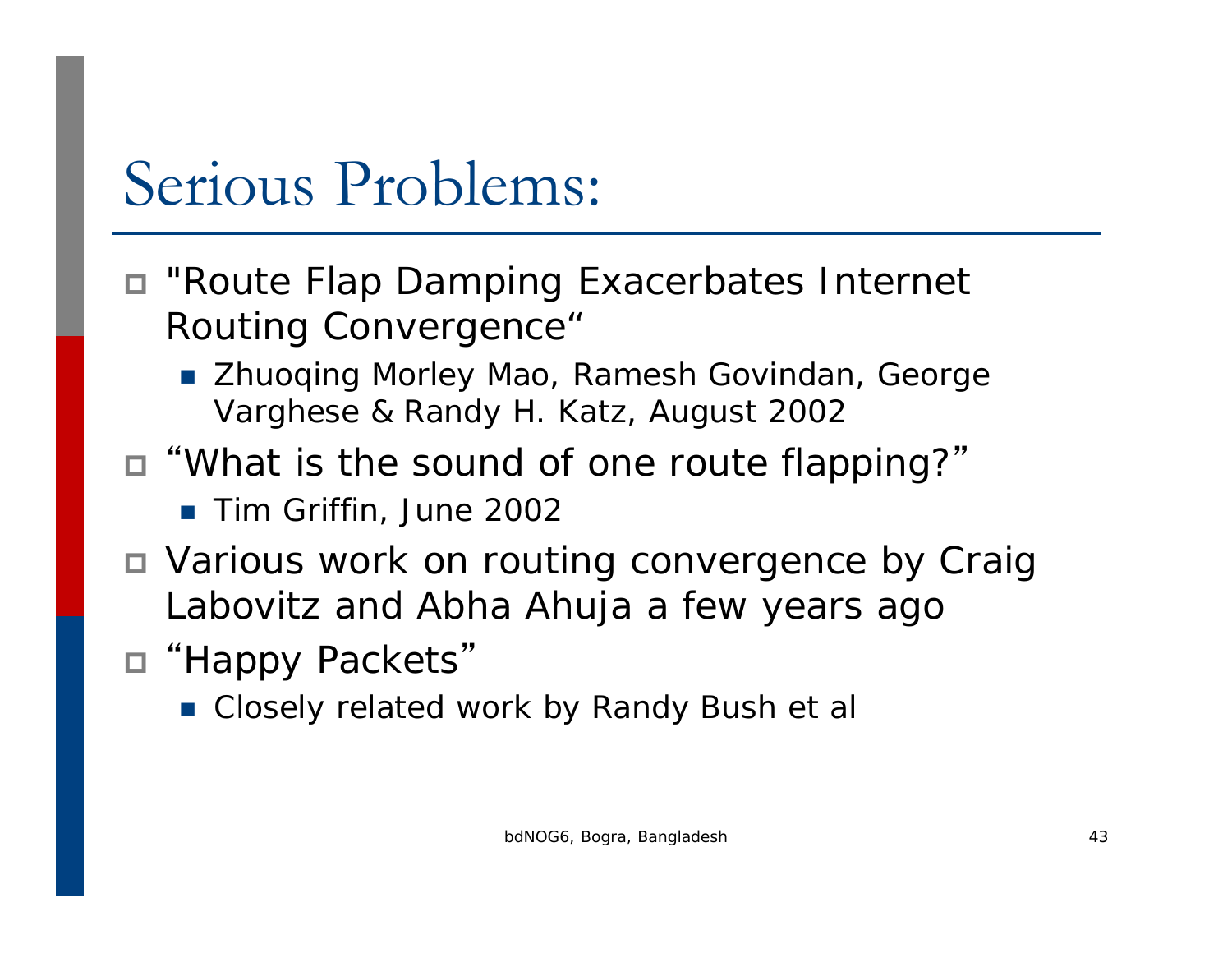### Problem 1:

#### □ One path flaps:

- BGP speakers pick next best path, announce to all peers, flap counter incremented
- **Those peers see change in best path, flap** counter incremented
- **After a few hops, peers see multiple changes** simply caused by a single flap  $\rightarrow$  prefix is suppressed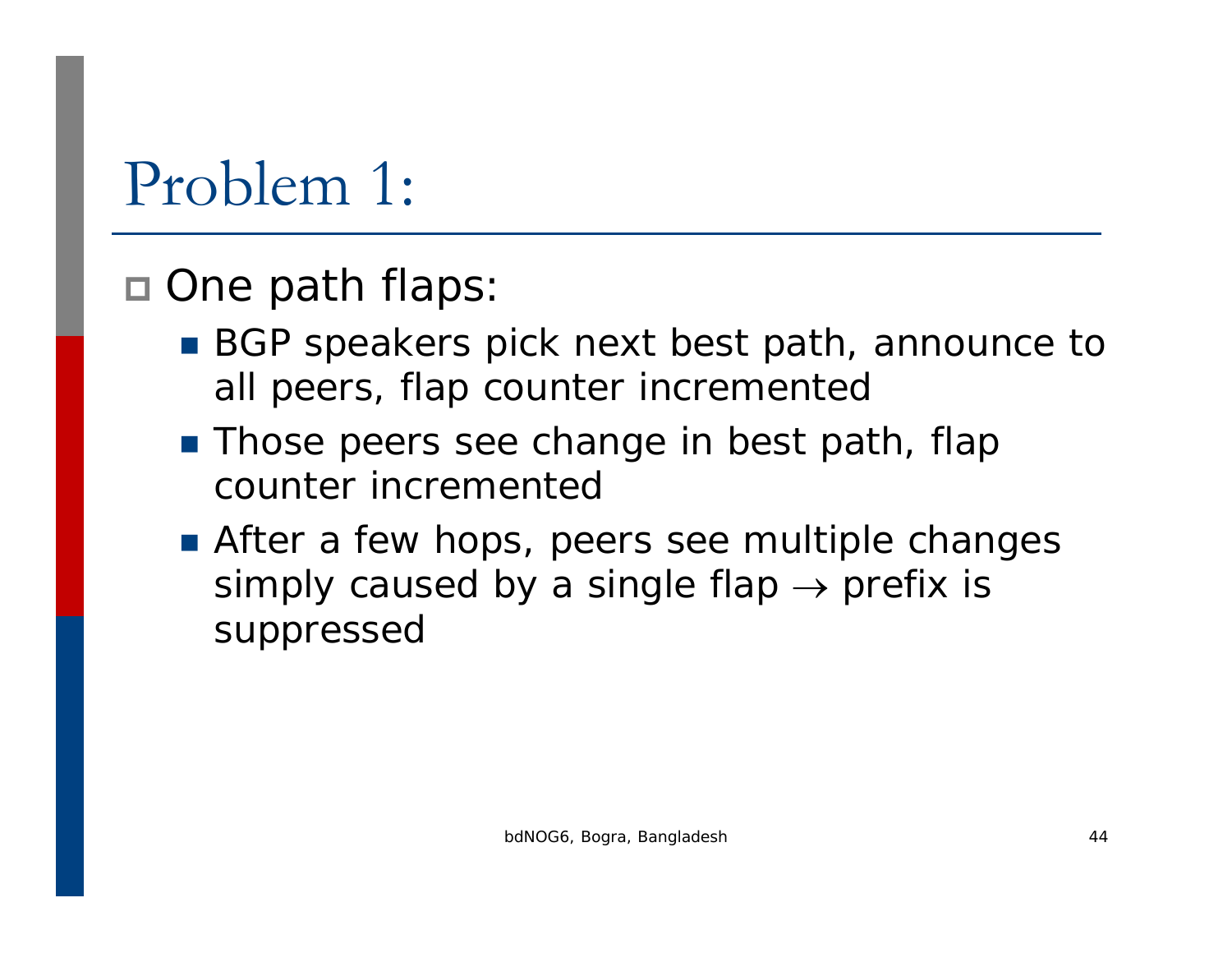### Problem 2:

- □ Different BGP implementations have different transit time for prefixes
	- Some hold onto prefix for some time before advertising
	- **Others advertise immediately**
- **□** Race to the finish line causes appearance of flapping, caused by a simple announcement or path change  $\rightarrow$  prefix is suppressed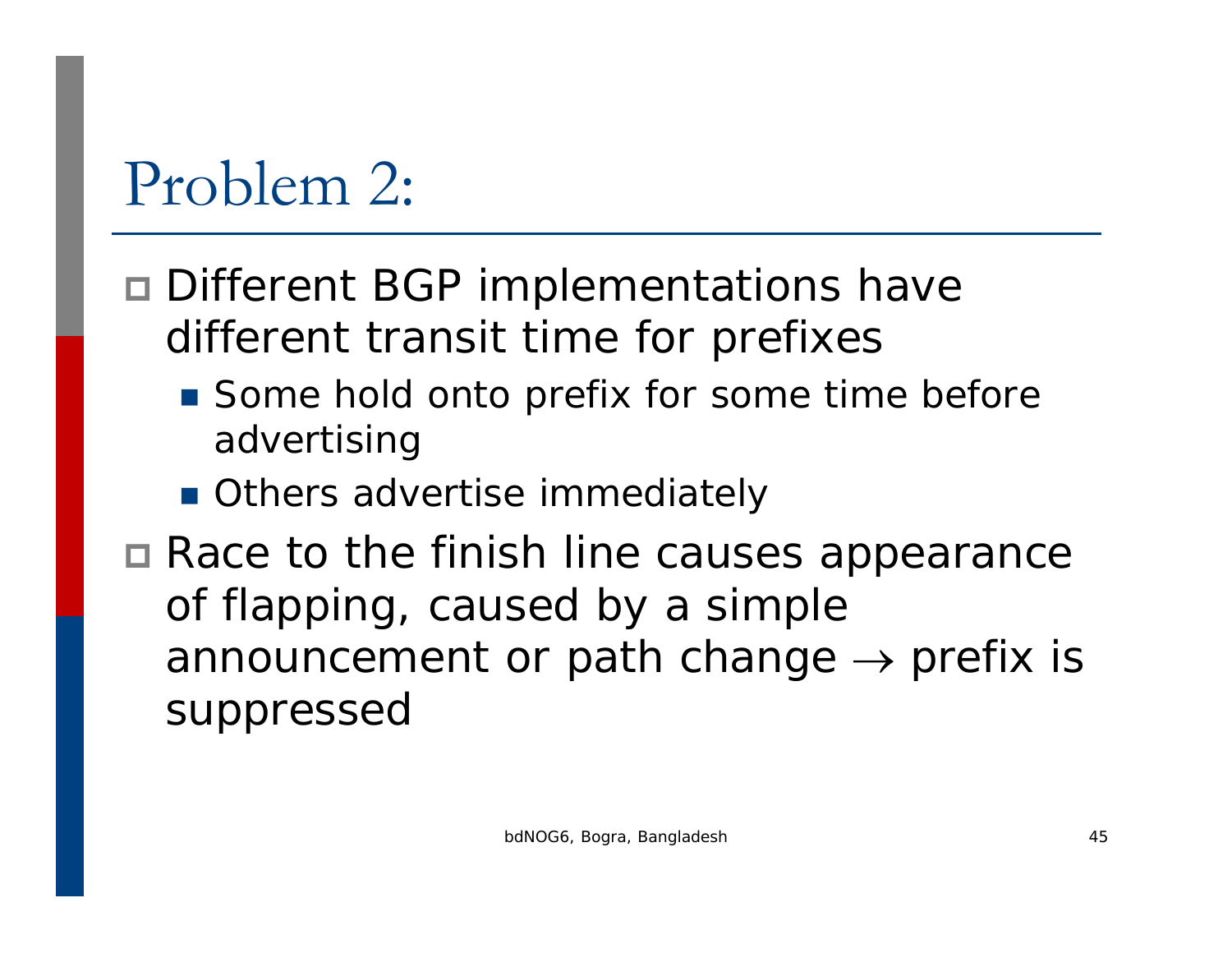### Solution:

- Do NOT use Route Flap Damping whatever you do!
- RFD will unnecessarily impair access to:
	- **Nour network and**
	- **n** The Internet
- More information contained in RIPE Routing Working Group recommendations:
	- www.ripe.net/ripe/docs/ripe-378.[pdf,html,txt]
- Work is underway to try and find ways of making RFD usable:
	- http://datatracker.ietf.org/doc/draft-ymbk-rfd-usable/